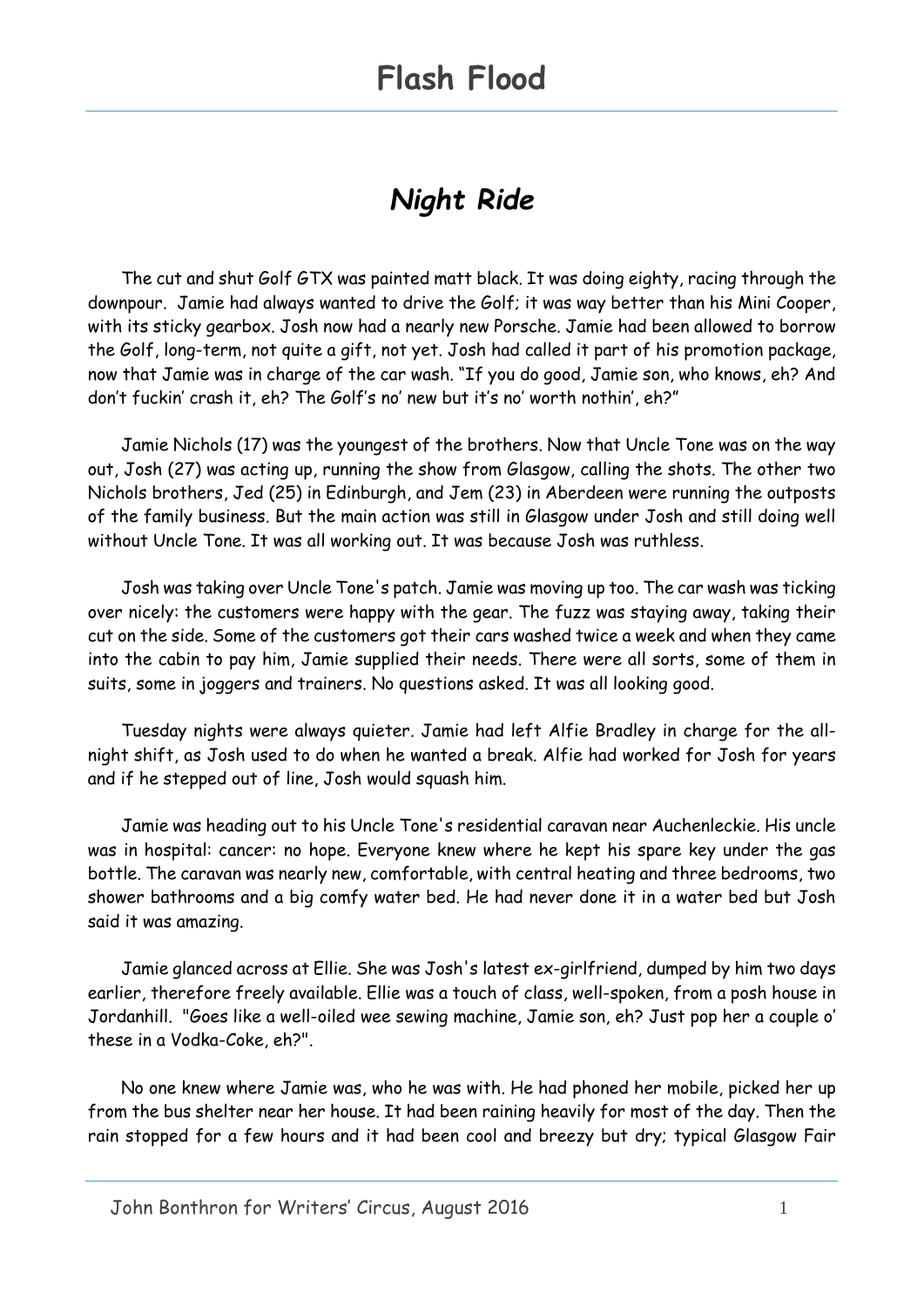weather. Then, just as she got in the car, the first rumbles of thunder had sounded in the distance and big spots of rain had started again.

When he drew up at the bus shelter it was the first time he had seen her since that first time, two weeks ago. Then she had been sitting in Josh's Porsche, smiling at him, sticking her tongue out. Just like then, she looked stunning, amazing. This time she was like a hippy of olden times, her short blonde hair tucked up under a black beret, with an ankle length fake-fur coat, and wearing shiny black high-heeled knee-length boots with a huge black and white plastic bag draped over her shoulder. She pulled open the door, smiled and stuck her tongue out, threw herself onto the seat, then leaned over and kissed him on the lips. No one had ever done that, kissed him like that. She tasted of peppermint and her lips were soft and wet. Gave him a hardon right away.

Ellie Simpson said she had told her mother that she was staying overnight with her friend, Vicky, and that Vicky was set up to cover for her if anyone phoned to check-up. What she had actually told her mother that she was doing another overnight baby-sit for Paula Borthwick. That was how she had met Josh. When he came to collect Paula one time he had asked for her mobile number.

Ellie knew Paula was into drugs, crack cocaine. One night when Ellie was baby-sitting, Paula had retuned drunk. When she checked, Ellie had pretended to be asleep. Then she had crept down and watched, discovered where Paula stashed her stuff. There was a mountain of it, all in tiny sachets. Ellie only stole a few each time she overnighted. It was good stuff. Paula was a laugh, and she had tons of clothes. They were about the same size. Ellie had said she was going to a fancy dress party and wanted to dress up as a hippy and Paula had rooted out a pile of things which she gave Ellie, free of charge.

Another thing that Ellie had not told Rob was that her bag contained her school clothes. She planned to get Jamie to drop her off near her school before eight o'clock tomorrow morning but she had not wanted to annoy him by telling him this. Nor did she say that she had been to the Auchenleckie caravan five times before with Josh, during their brief romance. Anyway, she liked Jamie better than Josh, mainly because he didn't smoke and was gentler, not so frightening. And Jamie was also better looking. She knew the Nichols were all gangsters, drug dealers. That was the attraction, a way of getting back at her father, who had dumped them and gone off to live with his girlfriend to Bellshill, on promotion to Head of Drugs. What a laugh. If he had ever tried drugs he would know how pointless it was to try to stop people getting them. Even her mother popped from time to time, but not crack, or if she did, Ellie had not found her hiding place. Nothing could beat crack. Nothing.

Josh glanced sideways again. Her seat was pushed fully back at full recline and her bare feet were up on the dash. Ellie was wearing yellow hot pants and a thin red halter top, no bra,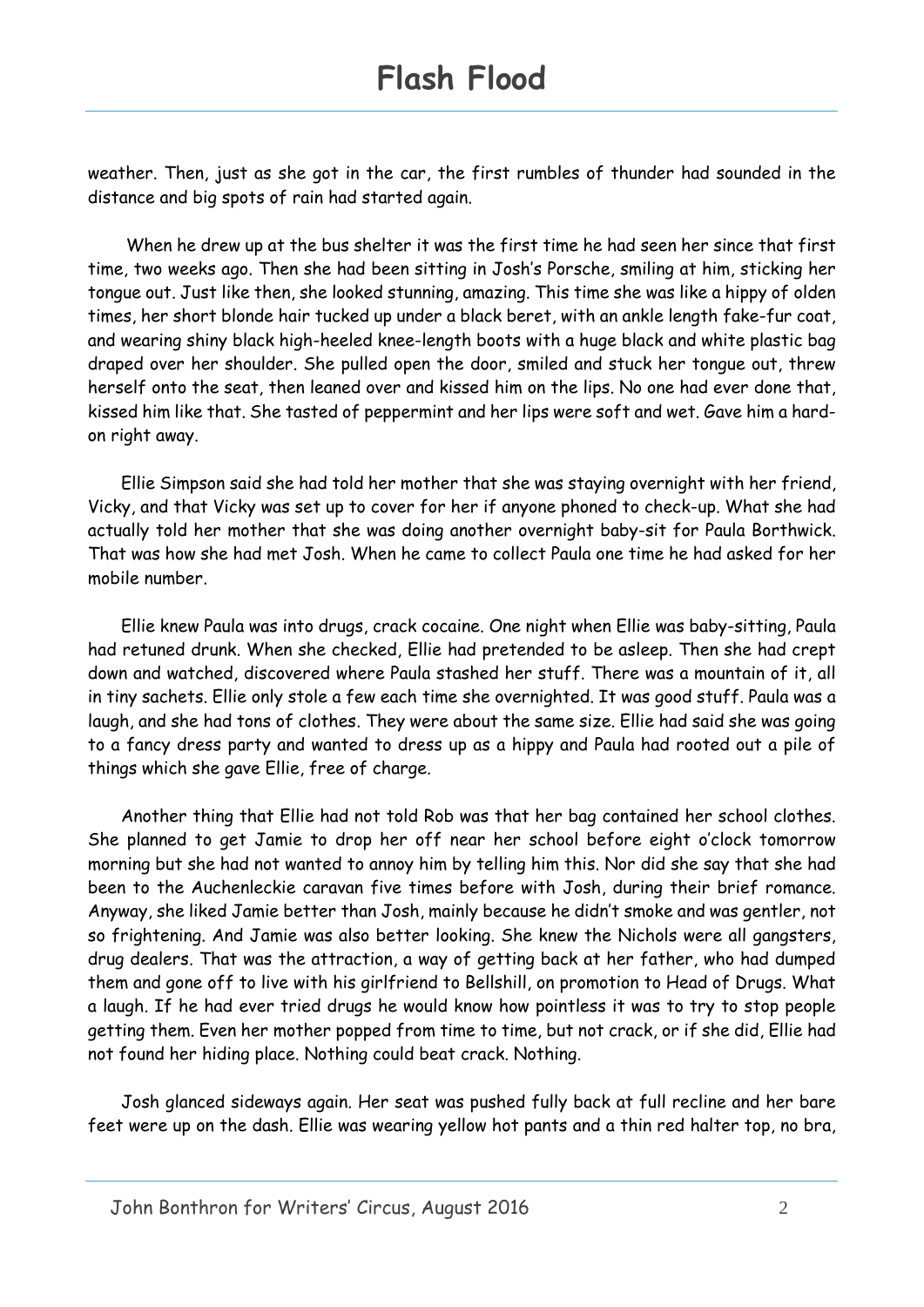her nipples popping out, bare mid-rift, with a silver ring in her naval; no tights, and no seat belt to spoil the view. He had taken her for a quick drink at the bikers' pub. They had all been ogling her but she had ignored them, which Jamie liked. After a second drink she was all over him, snogging him and rubbing her hand on his thigh, under the table. The pills were working, just like Josh said. Then, back in the car, they had sniffed a line of the best stuff to add a bit of sparkle.

He had wondered if she wanted to do it in the car park but had been too timid to ask. Jamie knew she was teasing him: she was good at it. He was hard and ready. It was sticking up inside his joggers, like a banana. He had seen her looking at it - before she giggled and closed her eyes.

Jamie was free until ten o'clock tomorrow morning, when he was due to cash-in with Josh and pick up new supplies for the car wash. He had not told Ellie about this, so as not to spoil the fun. He would drop her off at her Vicky's place in Bearsden on the way back to Josh's place. No point telling her this yet. Best to keep it romantic, that's what her kind liked. It was a good plan.

They raced along the twisting road. Because of the storm it felt like night-time. Only another ten minutes and they would be at the caravan. It was at a great spot, overlooking the loch, looking out to Ben Lomond and the other mountains. He changed down, the engine whined. The car slewed into the bend and he accelerated out of it, becoming airborne for a microsecond over the hump then thudding down, skidding onto the steep downslope, hitting ninety.

His eyes were drawn back to her. Ellie's legs were spread wide, her hands stroking her inner thighs, eyes still closed with a tiny smile on her lips. It was the caked-on make-up that made her look older, he decided. She said she was nineteen. Josh had said she was "OK, just legal". God, Jamie thought, she's gorgeous, luscious, like a big ripe, juicy strawberry. Definitely the best so far.

Jamie felt the car jiggle and turned back to the road.

'Jesus!'

The hill burn to his right was gurgling onto the road, turning it a mini-river. The Golf's wheels were plowing through water inches deep and the car was lifting, aquaplaning, the rear end twitching. He was heading for the tight bend before the bridge over the river fifty odd metres below.

Unseen in the swirling rain five miles away, the wall of the dam loomed in the darkness, its spillways overflowing. The alarm was ringing in the control centre in the black and white multi-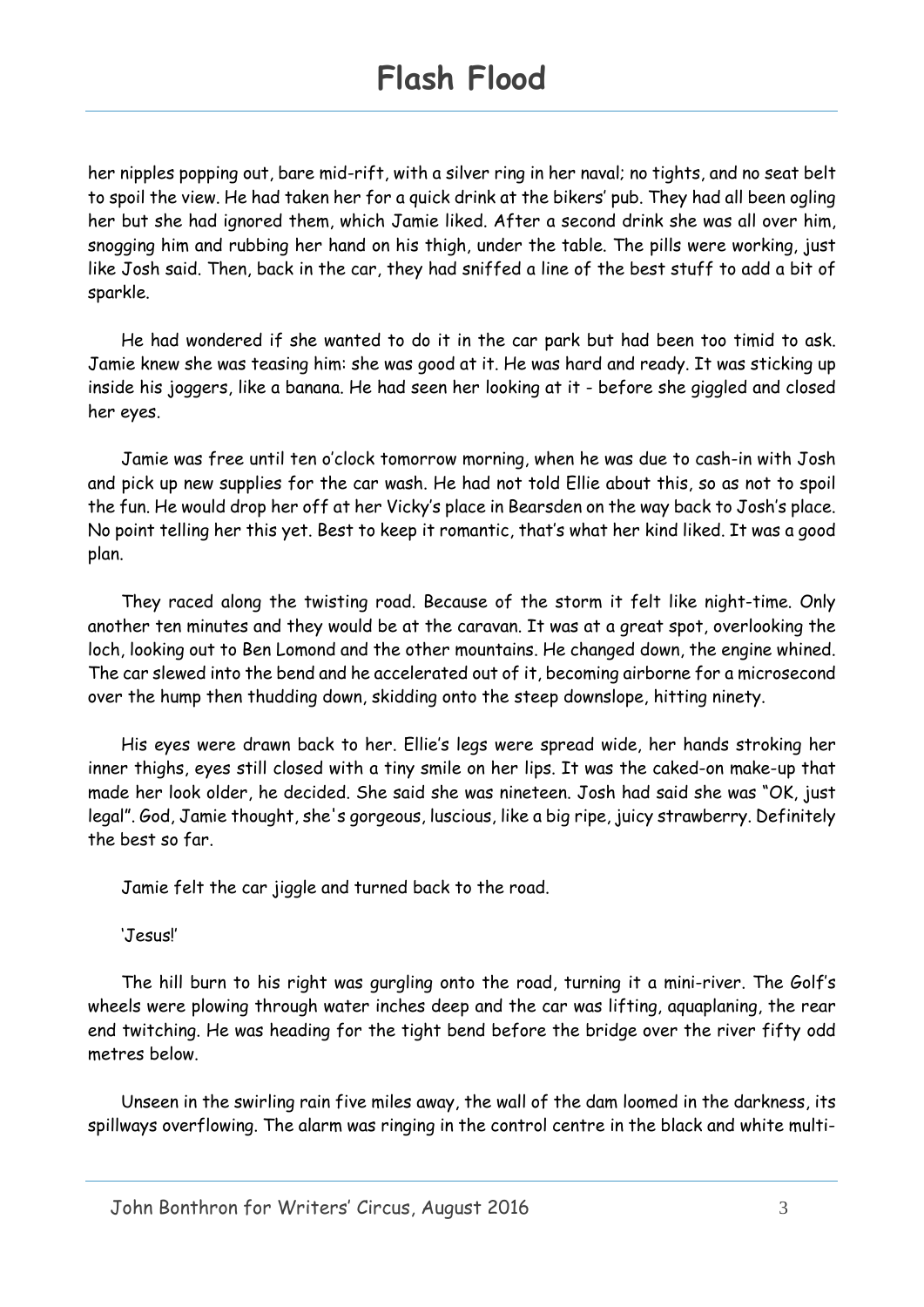storey office building twenty-odd miles away. The technician looked at the display on the master screen, clicked on the icon and initiated the slow process of opening the valve to relieve the pressure on the damaged section of the dam wall, near the fish ladder. The repair was scheduled for next month. Because of the wet winter and spring, there was no shortage of water in the system. As a result of the storm it was a busy night. Sewage works were overflowing; water treatment plants were sounding alarms. He did not give the Auchenleckie reservoir another thought.

Jamie pumped the brakes. No effect. He hauled on the handbrake. No effect. He slammed the gearbox into second. No effect.

'Oh God, no, no. NO!'

The car began to rotate. Ellie was screaming. The car entered the bend sideways and hurtled down the steep embankment, cartwheeling and thudding repeatedly until it came to rest upside down, its front end overhanging the river bank. The windscreen had compressed then popped out. Both occupants were unconscious, Jamie hanging from his seat belt, Ellie crumpled into a heap on the roof, one arm hanging out through the windscreen aperture, the red LED numerals on her watch pulsing: 20.27.

The river was in flood, its level rising steadily as the first flush from the sluice arrived. The car began to sink into the soft earth of the bank, cold muddy water lapping over the girl's arm, seeping around her.

Three miles upstream of the Auchenleckie bridge, Eddie Galvin sensed the change of water pressure against the back of his legs. He looked over his shoulder towards the dam wall in the far distance. Directly above the sluice gate, raised on a pole fixed to the upper rim of the dam, a rotating yellow light winked through the swirl of the downpour. He reeled in quickly, waded out of the river, and clambered out onto the nearest bank, moving as quickly as his repaired knee would allow. When he reached safety, he groaned. He was on wrong side of the river, his van parked beyond the bridge, in the layby near the Auchenleckie turn off. He would have to take the long way. With his gammy leg it would take forever.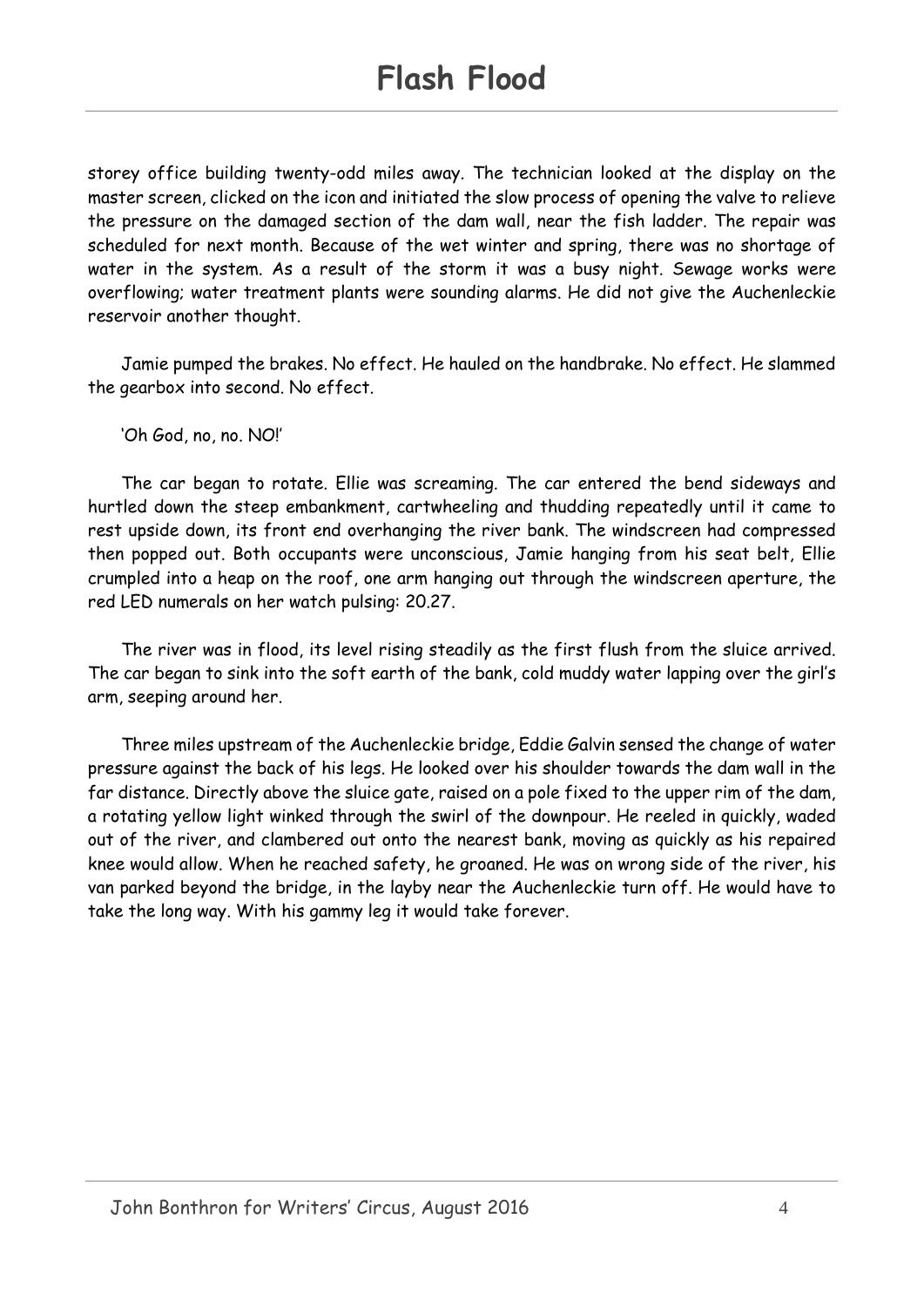### *Chaos Theory*

Normally Tuesday evenings were a dawdle but earlier, heavy rain had caused flooding and traffic was slow, with lots of minor shuts and bumps caused by impatience. PC Gemma Brownlee was already running late on her personal schedule. She had been ready to head back to the station to sign-off when they had been sent to check out a burglary incident. Gemma recognized the address; but a call was a call and had to be answered.

Miss Vera Henderson explained, in her slow, precise, soprano voice: "My neighbour Isobel Ibbotson is on holiday, visiting her sister in Southport. Belle always tells me when she is going away so that I can keep an eye on her property. I saw them through her kitchen window. As you can see the blinds are down, Belle always does that, even though I advised her against this aberration many times over. They intruders had torches, flashing against the blinds. Three torches. Therefore, one must assume that there is three men or more. Of course officers, they might not be all men, or perhaps a mixture of men and women, or even, one must admit, three or more women. I expect they are long gone by now - given that it took you fifty-three minutes to respond to my call. Are you taking notes, young man? Lewis always takes notes for Morse on the television. Or do you record everything on your walkie-talkies, nowadays?"

Vera Henderson had called 999, making it official in the system. She had learned that calling 101 meant she might have to wait hours for someone to respond, if they came at all. It was Gemma's third time responding to similar calls from Miss Henderson. Long retired, Miss Henderson had been a Speech Therapist. Nowadays she filled her life with committees. Among others, she was the minutes' secretary for the Liberal Democrats group and an active member of the Community Council. She wrote frequently to the *(Glasgow) Herald* and the *Milngavie and Bearsden Herald* on a wide range of topics from dog fouling to refugees and falling standards in grammar, written and spoken. She was also the organizer of her neighbourhood watch group, most of whom also met as a book club in her house twice a month. Her sightings always involved three men or more men, often in hoodies, always flashing torches. Usually she spotted them in the small hours of the morning, when things were quiet.

Miss Henderson made excellent coffee and always had a selection of freshly baked scones on offer. Gemma had learned that the elderly lady had been reporting these sightings for over twenty years. Miss Henderson required careful handling and could not be rushed. It took nearly an hour to check the Ibbotson house and report back to assure Miss Henderson that it was secure and that there were no signs of attempted entry.

They had been heading back to Maryhill Police station to sign out when they received a further call: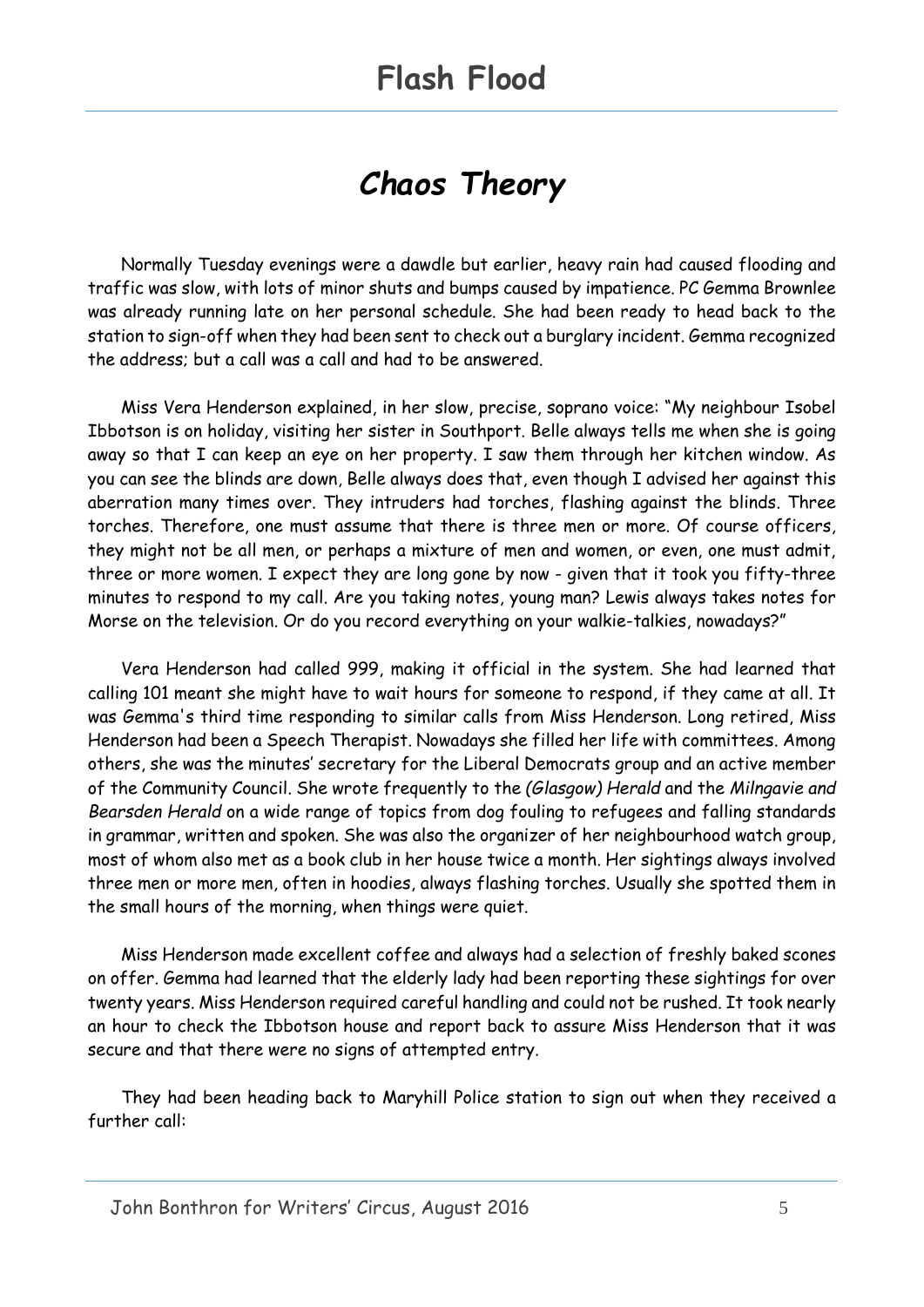*"Maryhill Control to Car H3. Traffic incident at Bearsden Cross. A taxi and an elderly lady driver. Please investigate. The blockage is causing a massive tailback. 103 had been inundated with calls."*

A flash lit the sky and in the distance thunder rumbled as the first huge spots of rain splashed the windscreen. Gemma let out a slow sigh of despair. Her evening was already planned - quick shower, a light meal and then down to studying for her Sergeant's exams coming up next month. Beside her, her buddy pressed the switch on his personal radio:

*"Car H3 to Control. On our way. ETA five minutes."*

'OK, Bat Woman, here we go.'

He switched on the siren and the blue flashing lights. Gemma pulled out to overtake. She suppressed a smile as she glanced across at PC Rob Rattray. Rob was twenty-four, five years her junior, straight out of police college and still full of self-assured enthusiasm. He had been with her, for seven months, on and off. He was very open and she knew everything about him, or so she thought.

Rob was only child. His father, Bill, worked for a civil engineering contractor building motorways and his mother. Olivia, was as a criminal defence lawyer. Following in his father's engineering footsteps, Rob had gained an M Eng. in Aeronautical Engineering from Glasgow University. From a child Rob had wanted to be a pilot in the RAF but, when he applied on first graduating from Glasgow he had failed the aptitude tests. To get away from home he had studied at Manchester University for a PhD in Systems Modelling and Integration, but it had not worked out. Rob had decided to "give the police a go from a few years" but, he advised, "if something more exciting comes up, I'll take-off."

His main hobby was flying model aeroplanes and drones. Gemma had seen the photographs and had suffered his detailed explanations with good grace, smiling, letting it wash over her. She also learned that although he had had a few girlfriends, there had been no one serious. He towered a full head above her, thin to spindly, with ginger hair, soft blue eyes and a fresh, pink, innocent face. He had a nearly new Honda S2000 soft-top sports car and a Transit van, to transport his drones. He lived in an apartment block near Bothwell Castle, on the outskirts of Hamilton, near his parents.

After a few months of listening to his ramblings, Gemma decided that his parents had done a good job, and that she liked Rob, in a big sister sort of way. A few times when she thought he might have been about to ask her out on a date, she had headed him off by telling him she was meeting her boyfriend. This was a straight lie. She had not had a boyfriend since Tim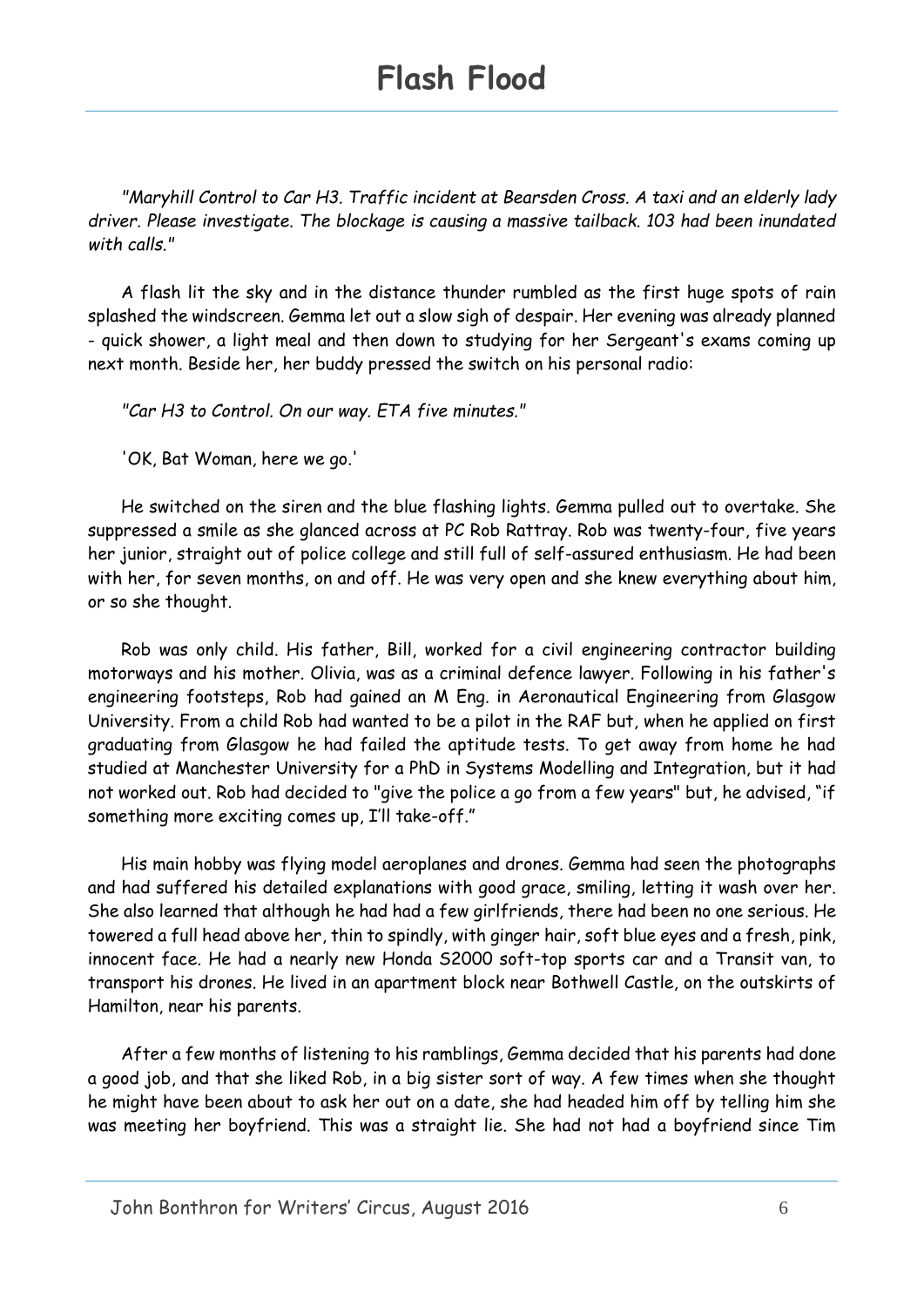Blackie had killed himself in a head-on crash. If Gemma had an ideal man in her mind, he would be older, experienced, not frivolous. Preferably not in the force: marriages between serving officers seldom lasted. Gemma was hoping for someone like her brother-in-law, Hamish Borthwick, an IT manager with a RBS. Hamish seemed steady, sensible, and he worked regular hours.

Gemma could not fathom why had Paula kicked him out. Gemma had never understood her sister. Perhaps it was the ten-year gap between them. Perhaps it was that Paula was taller, slimmer, more elegant while Gemma was shorter with a sturdy frame. Clearly, Hamish was still besotted with Paula: he ran back every time she called, even when she was still seeing other guys on the side. It was like EastEnders or River City, lived out in Jordanhill. Crazy. A few months earlier, when Paula had taken up with the odious Josh Nichols, Gemma had intervened, stepping over the police line to reveal to Paula what was known and what she suspected about the Nichols/Toner clan. Paula was not receptive to such advice: she never had been. The conversation had ended in a screaming match.

Josh Nichols was the heir apparent to Anthony Toner (Big Tone), the used car dealer who the grapevine said was 'laundering' for the Manchester cartel who supplied his drugs. Gemma had no idea whether Paula was still seeing Josh Nichols, but she knew from her mother that Hamish was still on the scene, intermittently. Paula was playing Hamish like a patsy, making up with him for a week or so then kicking him out again. After she hooked up with Josh, suddenly Paula seemed to have more money. She was driving a nearly new Jaguar, and had enrolled her twin boys in the Kindergarten at the High School of Glasgow. Paula was living the high life, using local girls as baby-sitters to mind the boys when she was out partying.

Gemma had to admit to herself that she was worried. Even though Paula's flower shop was in a good location, with five ladies running it seven days a week, surely it could not support the lifestyle she was now living? Was Paula using it as a cover to push drugs? Revisiting these thoughts always caused an empty feeling in the pit of her stomach. Each time it came to mind, Gemma shrugged it off, hoping that it Paula was involved in drugs, this would not have repercussions for her if the drugs squad eventually snagged the Toner/Nichols cabal.

After the argument Gemma had closed her ears to her mother's whining. Paula was on her own. If Hamish ever became available, well, maybe. Gemma had always fancied him.

The crunch at Bearsden Cross had happened when an elderly widow had stopped part way through the junction, leaving her car's rear end exposed. Similar shuts had happened before at this junction, caused by the awkward positioning of the traffic lights at a pedestrian crossing. Despite Rob's prediction, because of the extensive flooding, it took them nearly a quarter of an hour to reach the scene.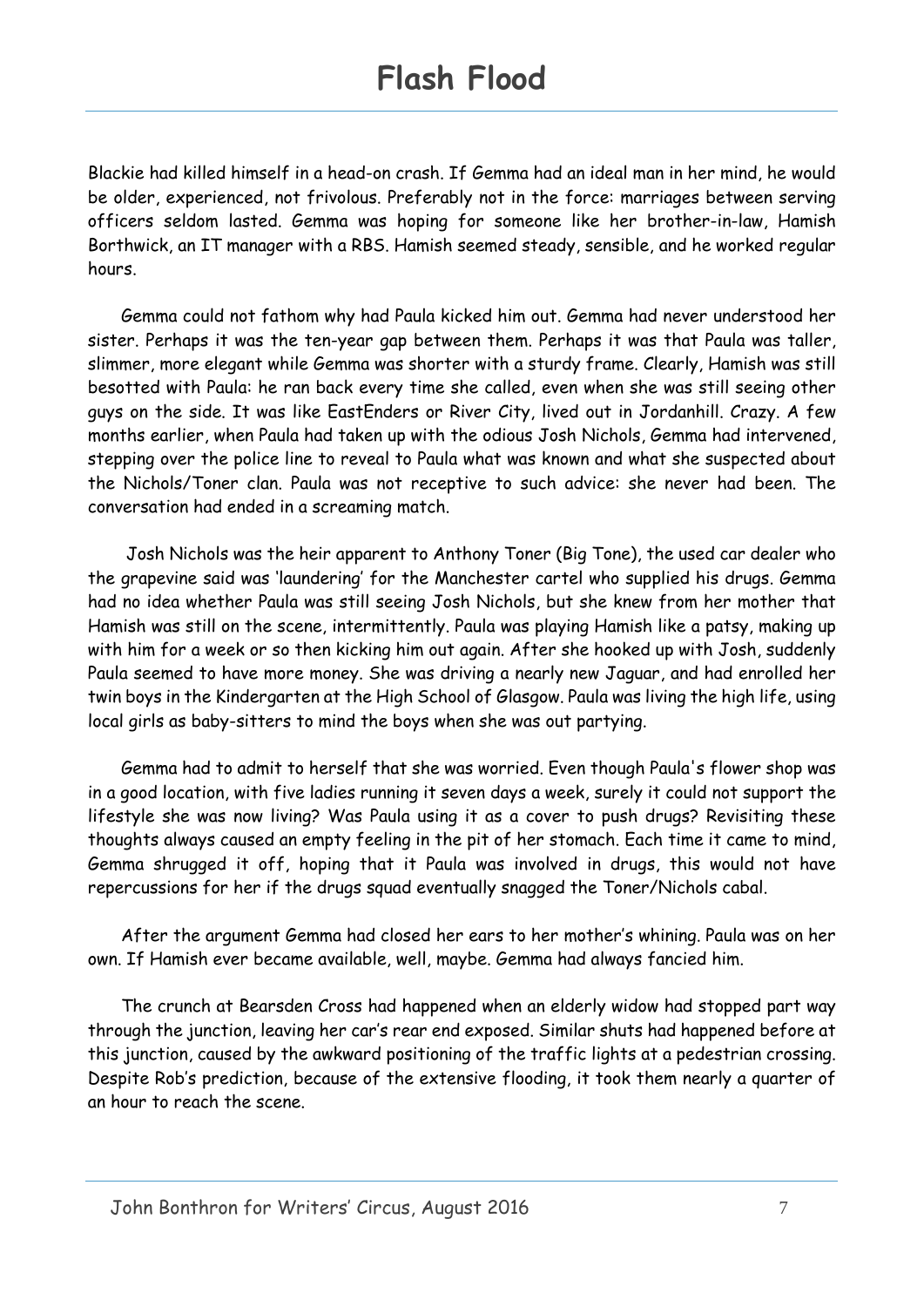The rain was sheeting down again and intermittent crashes of thunder rolled closer. It was dark, almost like night-time. As she climbed out of the car, Gemma surveyed the scene. Gemma recognised the small white Toyota Aygo. She set her face to what she hoped would pass as 'impassive and professional', reached into the boot for her viz jacket, tucked her curly auburn hair under her hat, forced it firmly down on her head, and switched on her torch.

The Aygo driver Mrs Ellen Brady (83), a widow thirty-odd years, had been a local primary head teacher and was well known in the community. She was a neighbour and close confidant of Miss Vera Henderson and together they waged war on the East Dumbarton Council on a wide range of topics, but mainly on road safety and traffic calming measures. Attractive, freshfaced she was mostly friendly and pleasant. However, when crossed, Ellen Brady had an acid tongue and relished any opportunity for an argument. Local shopkeepers and supermarket assistants treated her with great caution.

The previous year the widow had been awarded three penalty points for slow driving while returning to Bearsden on the treacherous road from Auchenleckie. Over the years there had been several campaigns in the social media and local newspaper about her slow driving. Unfortunately for Gemma, she had been the officer who had reluctantly filed the paperwork in the case, forced to do so by her superiors. Mrs Brady's record had showed five warnings for similar offences. The Fiscal's office had pressed charges. The case had been widely reported in the local and national press. Gemma had been the recipient of a great deal of negative publicity and several weeks of hate emails and corrosive tweets.

Gemma leaned back into the police car:

'Gird your loins, Rob, this is warfare. The Aygo is Mrs Brady. Remember her? I told you about her, slow driving? Right, here's what we'll do. You call Control, explain how bad it is here, and ask for a back-up car. If they can spare two, even better. Then get your viz on and put out cones around the taxi. Make the first three cars in each direction do multi-point turns and send them around the side streets. Most will be locals and will know how to get around the blockage. When you have enough space to manoeuvre, re-position the cones, try to get them moving – thirty cars each way in single file, then changeover, you know the drill. Don't take any snash from them. They'll all have a good reason why you need to get them through first. I'll check out our incident drivers and see if we can get their vehicles moved. OK?'

'Piece of cake, Bat Woman!'

At the Aygo, Gemma chapped on the window; Mrs Brady rolled it down by an inch.

'Hello, Mrs Brady, how are you today? Do we need an ambulance?'

A voice spoke to Gemma from behind. 'It wuz her fault, daft old bitch. She's an effing menace, ask anaywan.'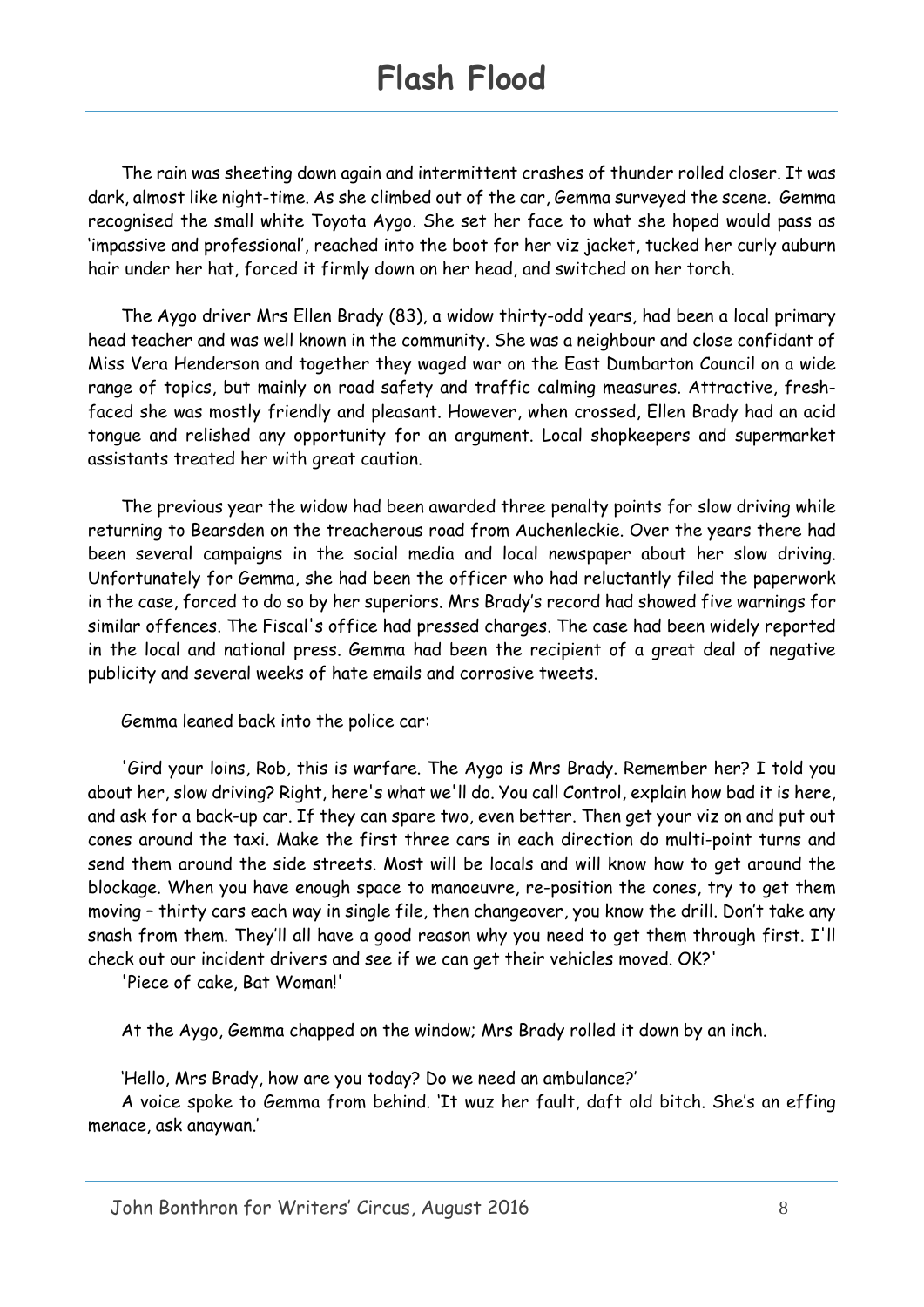'Are you the other driver, sir?' 'Aye, Ah um.' 'May I assume that you are unhurt?' 'Naw, am awright.'

'Then please wait in your cab, sir. I'll be happy to hear your views later. Thank you.'

'Aye, well jist don't believe a word she says. Ah wiznae jumpin' the lights. Ah'd a missed her if she hudnae stoaped deed fur nae reason.'

Gemma gave him a hard stare and he scuttle back to his taxi. She turned back to the Aygo and stooped to speak through the slot. Before she could make her request Mrs Brady said:

'Oh, it's you again, Miss Brownlee. Just my luck. Well, despite his atrocious grammar and his vehement protests, it is clearly his fault. Ask anyone in the Estate Agents, they'll tell you. That blonde lady in the window, she's Diane Ellison. Diane's my neighbour. She saw it all. Go on, ask her, why don't you? Diane agreed to stay behind in the shop until you arrived. Tuesday is there late night anyway. I refused to move because I knew if I did he would say it was my fault. I know how it works, you know. I have been smashed into from behind before. So I am just exactly where I was when he hit me, waiting at the red light. Except I think he shoved me a few feet forwards. You can do measurements and take photographs to prove it, can't you? I've seen it all on the Breakfast Show; *roadside forensics*, I think they called it.'

Fortunately, both cars were drivable and Control provided a second car to help with the traffic chaos. Nevertheless, it took almost two hours to clear the get statements and clear the backlog. Then, when it did not matter, the storm blew through and the rain stopped.

Gemma and Rob were two minutes short of Maryhill Police Station when their radio crackled to life:

'Control to Car H3. We have a report of a serious crash at the Auchenleckie Bridge. A car has left the road and is upside down near the river. A fisherman called Edward Gavin called it in. He's at the scene but cannot reach the car. He thinks there is a person trapped inside. Fire and Rescue and an ambulance have been dispatched but there is flooding on the route. I will update you asap information is made available. Over.'

Rob switched on the siren and the blue lights. As Gemma swung into a U-turn, Rob pressed his radio button:

'Car H3 to Control, on our way. Control, do you have the mobile for Eddie Gavin, he's a friend of mine.'

'Control to Car H3, I will text it to your personal mobile. Out.'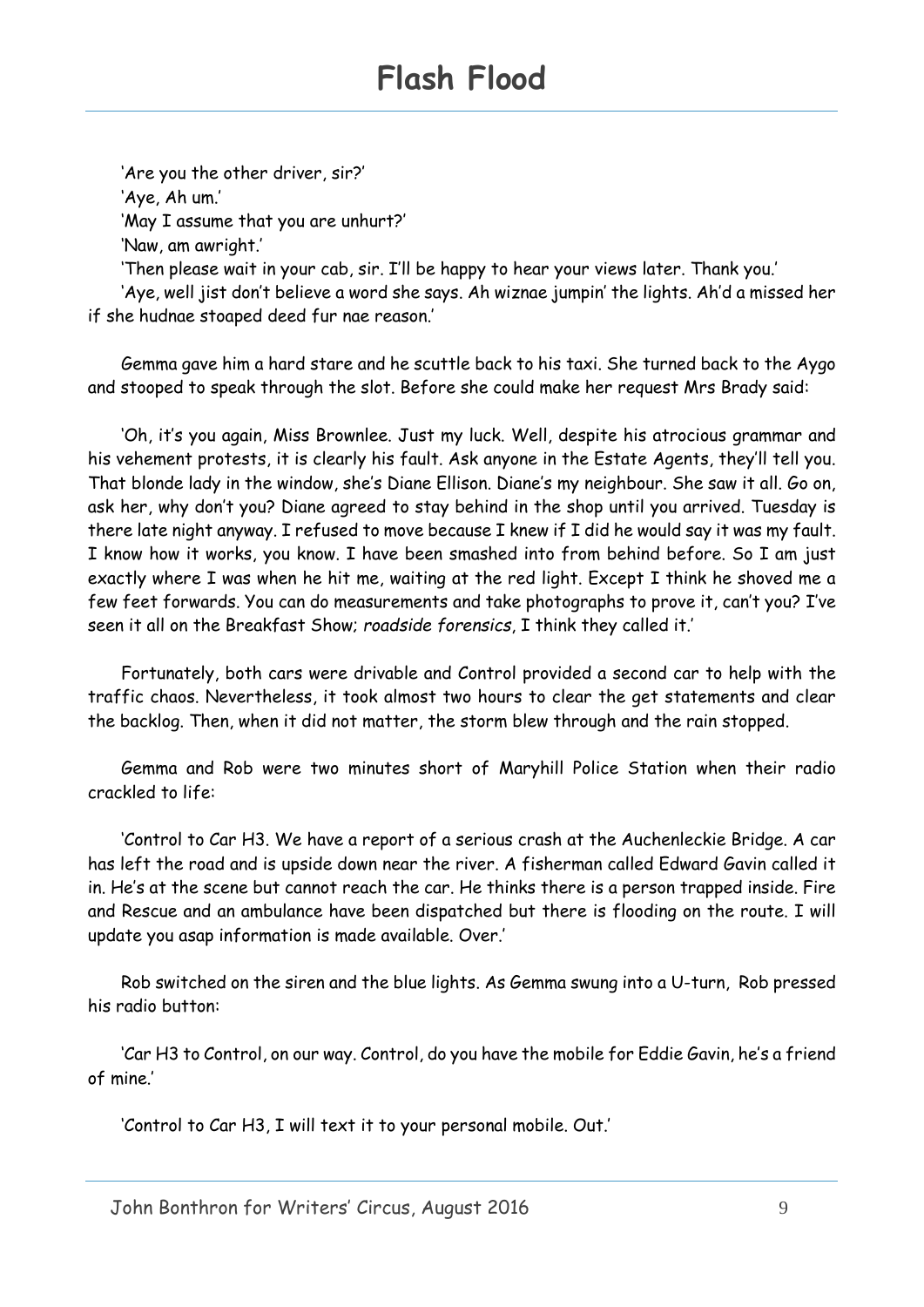'Rob, who's Eddie Gavin?'

'Eddie is the President of '*Flight Light*' our model aeroplane flying club. He used to be in the RAF but he had a crash and damaged his left knee, so he was pensioned out. That was years ago. He's ancient, even older than my dad.'

'Right, got that. But why do you want to speak to him?' 'Just an idea. It might be useful.'

Rob's mobile pinged and he made the call.

'Eddie, Rob Rattray here.'

'Yeah, Eddie, I know, I know. We're on our way to you just now. Yip, the cavalry is coming behind us, full strength.'

'Yeah, I know. Look, Eddie, do you have your big drone with you, in the van?'

'Good, is the camera working again?'

'Good, great. How is the weather there? Can you fly it out, take it down and have a looksee, a recon?'

'Yeah. I know, Eddie, I know. Don't worry.'

'Great, we should be with you in say, twenty minutes, so get it set up now, will you?'

'Thanks. Yeah, yeah. Your right, just like the old days, flying a mission again. Thanks.'

'So, Rob, what was that about?'

'Eddie is a convert to drone flying. He was a fixed-wing man and drones are too like helicopters for his taste. It took ages, but I eventually wore him down into allowing us to fly drones at the club. Now he is a complete convert. He's mad that he did not think of to recon idea himself.'

'So, Rob, this Eddie Gavin, he's going to fly this drone with a video camera on board to check on the occupants?'

'Yeah, of course it might be a stolen car, Gemma, dumped, empty. That's happened before, you know.'

'I know that Rob, but we have to assume that it's a crash, don't we? I know that bridge. Its fifty metres or more above the river and the banks are nearly vertical. I think we should ask Control to get the Mountain Rescue Team, what do you think?'

'Won't the Fire and Rescue boys be miffed?'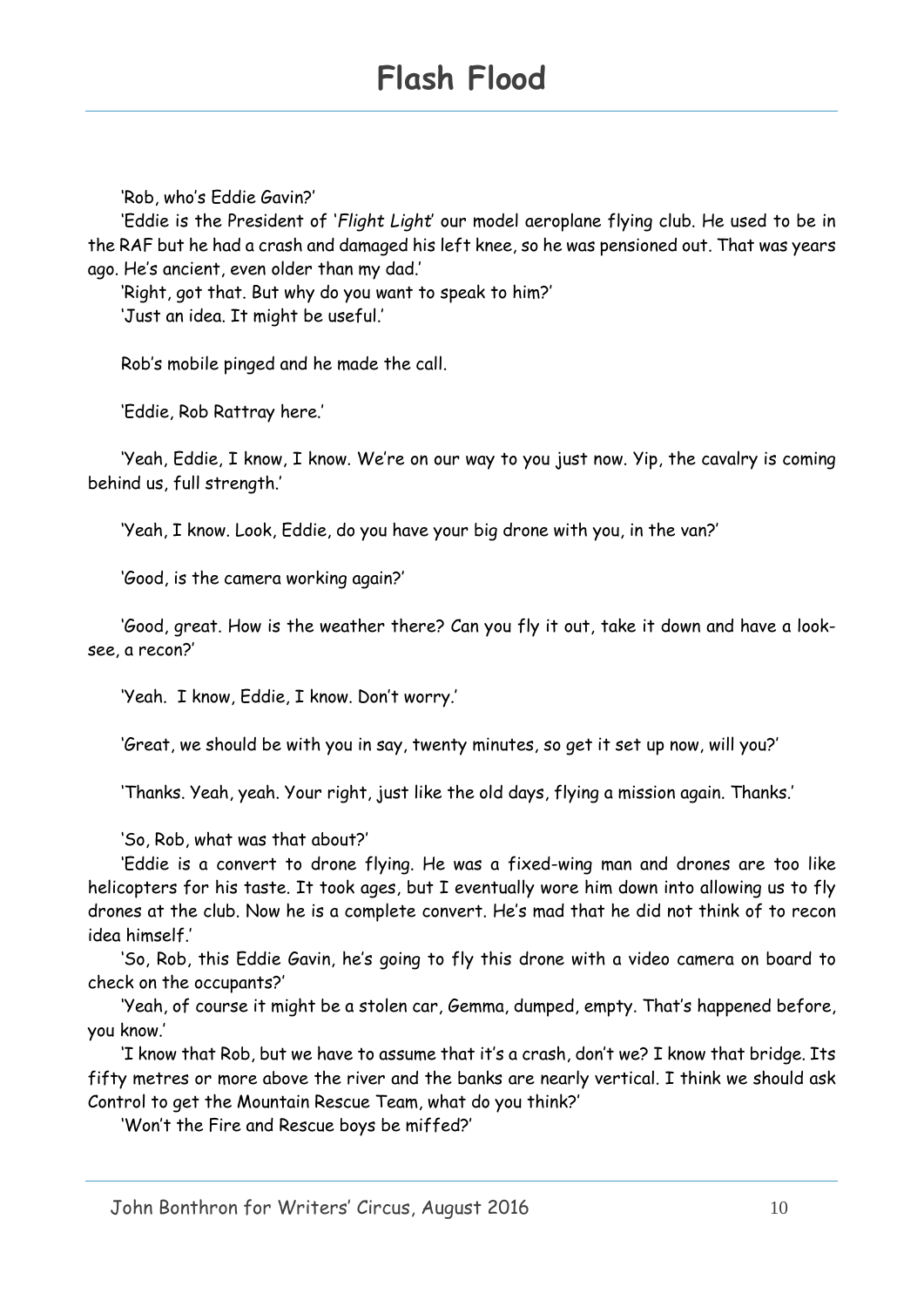'Who cares. We have to cover ourselves. Call Control.' 'Yeah, I'll call Control, see what they say.'

'Car H3 to Control. Be advised that there is a sheer drop of about fifty metres down to the river at the Auchenleckie Bridge. We advise that you alert Lomond Mountain Rescue to get back-up.'

'Thank you for that Car H3. The matter is already in hand. They may be a while. They are on another call near Ardlui. It will be down to Fire and Rescue. Essential radio traffic only, please. We are very busy here. Out.'

'Well, that's us telt, eh?'

'Rob, do you think this drone idea will work? Will we be able to use it to check for occupants?'

'Don't see why not. Drones are the new way ahead. They use them widely in the military. We should be using them ourselves. You'll see what I mean.'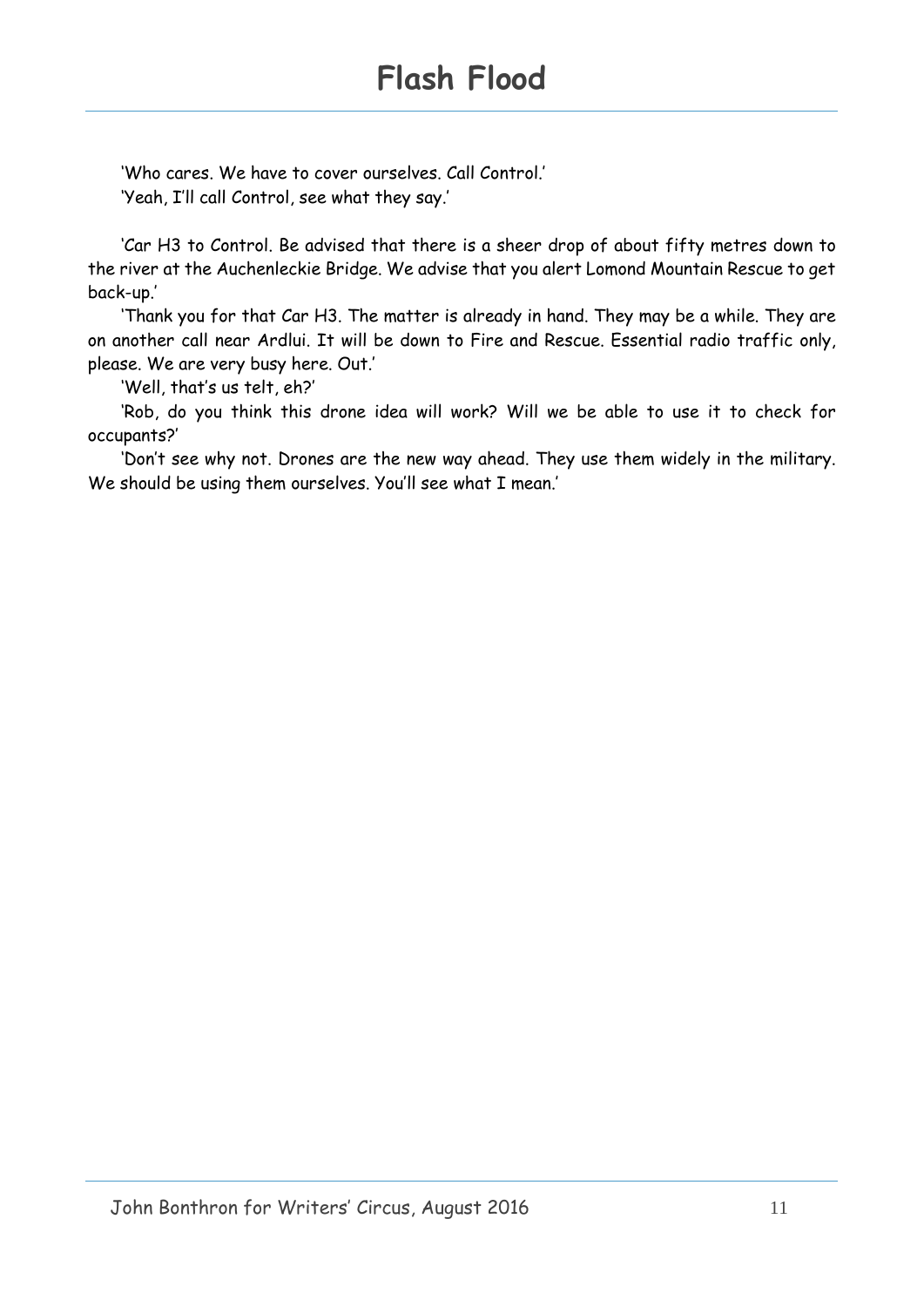# *Eye in the Sky*

The emergency response was not going to plan. The Auchenleckie road was flooded in dozens of places. One patch was too deep for the Fiesta. Forcing a detour along a C-road with passing places, adding nine miles. Far behind them the two Fire and Rescue vehicles and the ambulance were snarled by a gridlock caused by traffic lights failures. Despite initial Rob's estimate, it took Car H3 forty-three minutes to reach the scene. He logged their arrival with Control at 21.33.

The rain had stopped but the continuing intermittent flashes of lightning and rumbles of thunder signaled that the storm was not yet over. The roar from the river filled the air, making it difficult to hear what was being said. With the heavy cloud cover, it was now fully dark but warm and misty. Eddie Galvin had reversed his vehicle as near to the edge as he dared to go and had the back door open, working on the drone, doing the pre-flight checks, checking camera and the video link. The aircraft was much bigger than Gemma had imagined, nearly a metre in diameter.

'The batteries were down; I used my portable generator to re-charge them; I've got the back-ups on charge.'

'Excuse me, could we move the generator away, cut down the noise, please.'

'Sure, Miss. Right, Rob, get the batteries fitted and position the craft for take-off. At least there's no wind, at least for the minute, anyway.'

'I'm Gemma, is it OK to call you Eddie.' 'Sure.'

Eddie sat on a camp chair at the side of the road. Resting on his lap was a purpose made tray for his video screen with the drone remote controller fixed by its side. The screen showed a bright patch of grass illuminated by LED's on the drone's undercarriage. Rob stood clear. The drone rose slowly then swooped into the chasm. Gemma tracked its flight by watching the winking light on its upper surface. She found it difficult to switching between the image on the screen from the on-board camera and the actual drone, and decided to leave the flying to Eddie and concentrate only on the video feed.

As the rear end of the car came into shot she said:

"Eddie, hold it there, please. I need to get the registration.' 'OK?', said Eddie. 'Thanks, got it.'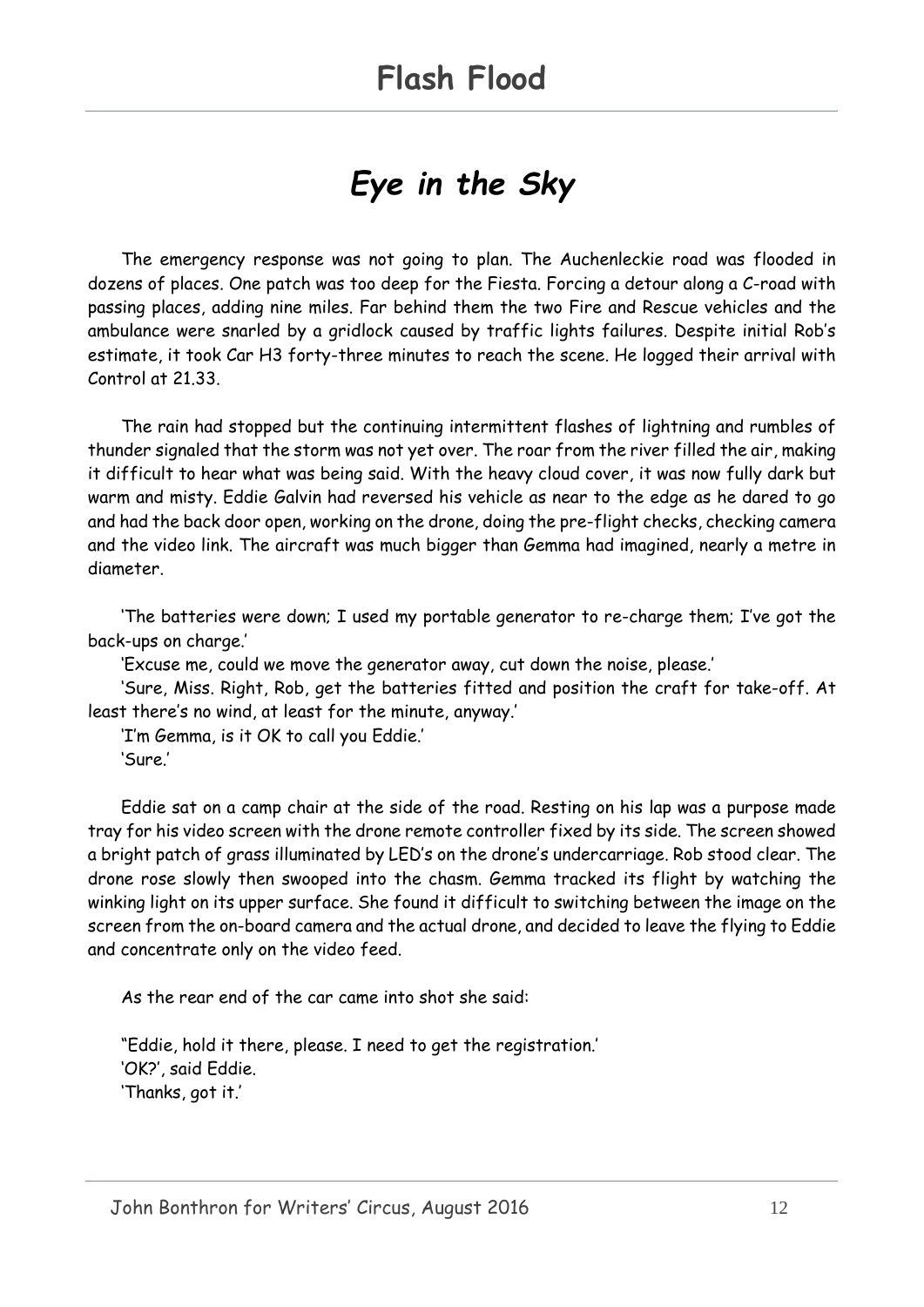The numbers were upside down and scanned the wrong way, but she was pratcised at this, copying what she saw and then holding her notebook upside down to read the numbers to Control.

The drone moved to the front of the car and adjusted the camera. The image came into view of a body hanging upside down, white tee-shirt hanging loosely, exposing a torso, its head submerged.

'Oh God! Looks like a youth. He must be dead. Another boy racer.'

'Sadly, I have to agree,' said Eddie. 'Were you made aware that they opened the sluice, flooding the river? It's done by remote control, about two hours ago, maybe. Only happens a few times a year. All of us who fish this river know to watch out for it. Tonight's the highest I've ever seen it, well above normal, run-off from the storm. Perhaps it was already flooded when it went down off the road?'

'Eddie, can you try to see inside, just in case there is anyone else the car?', asked Gemma. 'Sure. I nearly missed it. Kind of wish I had. The way things are going it'll be fully submerged soon enough.'

The camera focus changed and the bright LED array angled through the aperture that had held the windscreen. In the rear of the car a jumble of objects floated on the surface.

'What's that?' said Gemma. 'It looks like a fur coat. Is that a boot? A high-heeled black boot? It's a female boot. Definitely. Are we sure the victim is a male? Zoom out and check again, please.'

'No boobs, hairy chest, and look at the stomach,' said Rob, 'the tattoo. What does it say?'

Gemma did her copying routine as for the car number plate then turned her notebook upside down.

'Dedicated to Shagging Enquire below.'

'Control to Car H3. The incident vehicle is untaxed and uninsured. According to DVLA records it was scrapped after a crash last year. The form was submitted by a Joshua Nichols.'

'Thanks, Control.'

'Joshua Nichols has a Porsche Cayenne in his name; do you want the registration?'

Gemma felt the cold hand of foreboding grip her stomach. Could the coat and boots be anything to do with Paula?

'Eh, yes, why not?'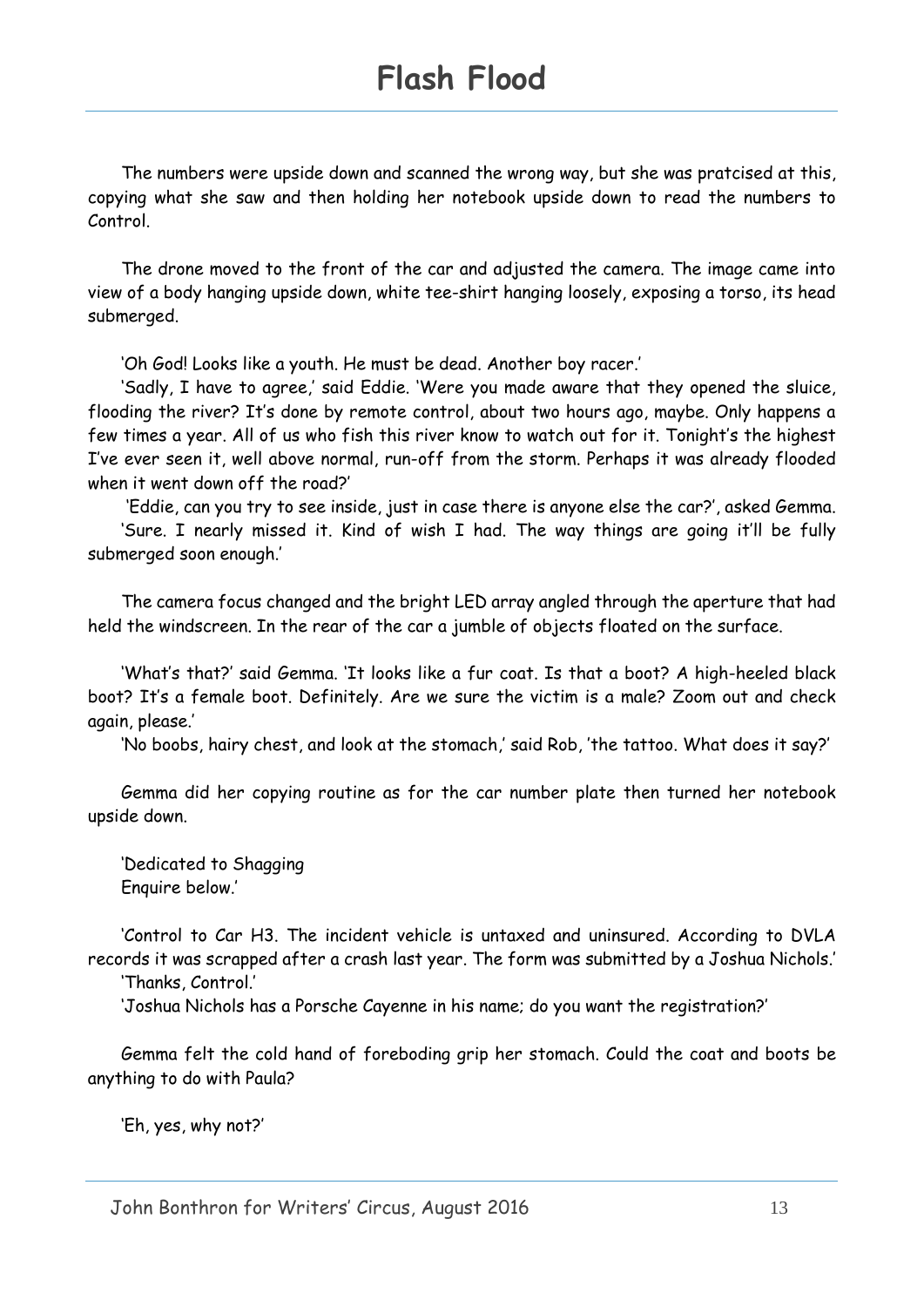'I'll text it to your mobile. Out.'

'Gemma, what do you think?' said Rob. 'If there is a girl down there we need to find her, get her to safety. Seconds count. We can't wait on Fire and Rescue. I'll have a go at going down, will I?'

'No, Rob. No, we have to wait for help. Eddie, can you do a search along the banks, near the car.'

'Aye,' said Eddie,' there was a time when I could have made down there no bother. Nowadays, no chance.'

They watched the screen on the laptop as the drone moved slowly along the water's edge on the far side.

'What's that black and white thing?' said Rob. 'It's a woman's bag. Can you get a better view of it, Eddie?' 'Sure.'

The drone hovered near the bag and the camera lens zoomed again. Part of a school blazer was visible. The badge came into sharp focus.

'St Al's!' said Rob. 'My old school. St Aloysius College. Look, a Prefect, see the cord on the lapel.'

'Eddie, the pink thing, can you get a better view?'

The drone moved and the camera focused again.

'Nickers!' said Gemma. 'Looks like we have a missing girl. Ninety-nine percent certain. Rob, get onto Control. Give them an update and tell them we need Fire and Rescue here pronto, pronto.'

'No, Gemma, we can't wait. She could be lying down there somewhere with the river rising. . .'

'No, Rob, do as your told without arguing for once. Call Control. Eddie, keep searching the banks with the drone. I'll run down to the bridge and look from there, maybe I'll see something. It's not quite so steep on the other side, maybe we could get down from there.'

'Gemma, this is wrong, I must have try.'

He was already over the edge, picking his way carefully downwards. Gemma mind froze. The image of Tim's burned out car and the aftermath of the accident, going to tell his mother, came rushing back. Rob seemed so vulnerable, just a boy.

He shouted up, 'did I never tell you about my Norway trip, with the OTC when I was at GU. I can do this, trust me.'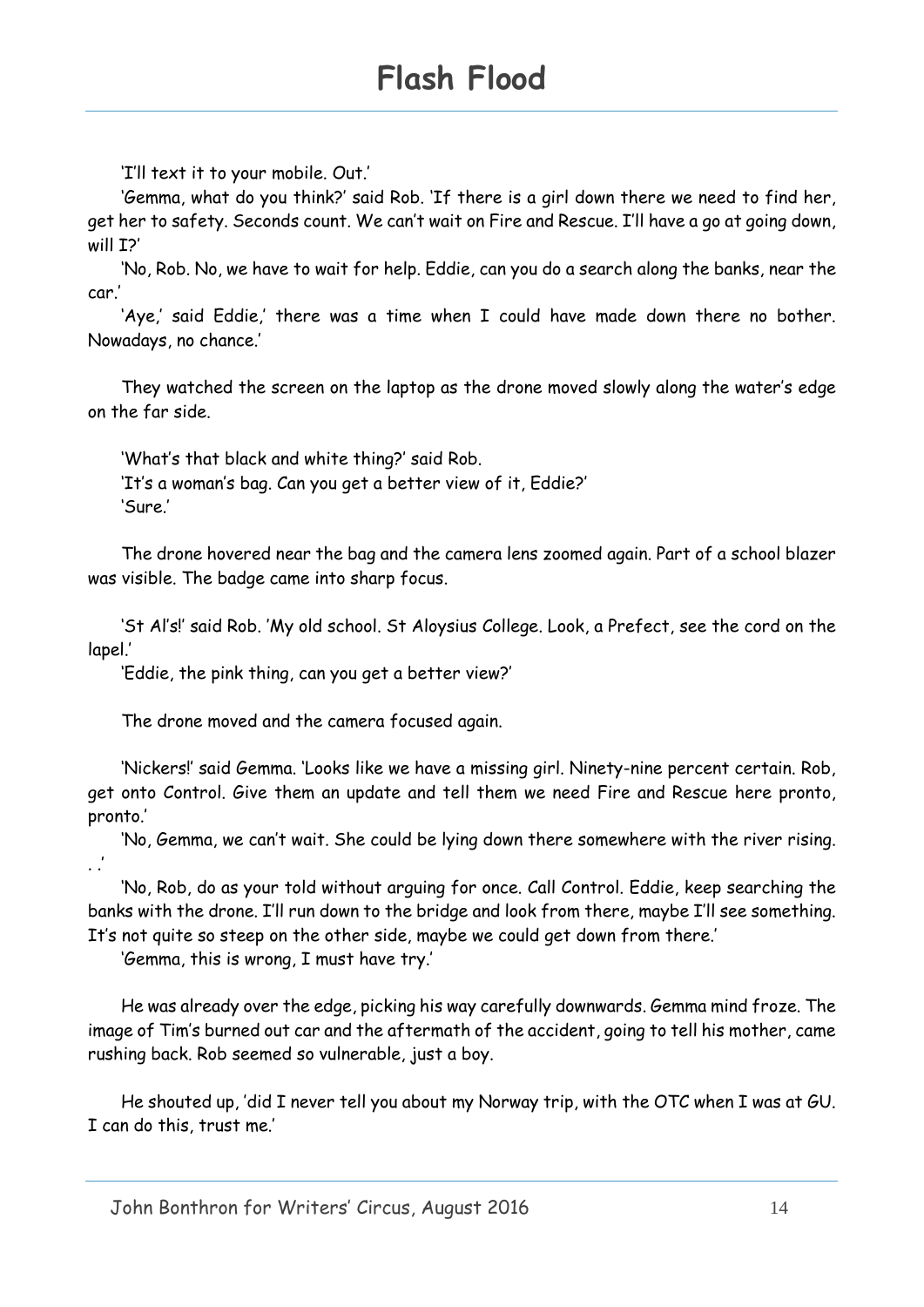The mud slide started without warning. The steep embankment below Rob Rattray's feet gave way. Encased in mud and foliage he slid down, gathering speed. Together the policeman and the lump of earth crashed into the river and he disappeared below the surface.

'Oh, God! Eddie, get the drone to follow that debris.'

'Car H3 to Control. We have a double emergency. PC Rattray had slipped over the edge of the embankment and has fallen into the river. We have no visual contact. Where the hell is the Fire and Rescue Team?'

'Control to Car H3. Your call is logged at 22.03. Fire and Rescue anticipate around twelve minutes, repeat twelve minutes. Can you confirm that the driver of the incident vehicle is dead? Can you identify him?'

'Yes, he's dead and no, we don't know who he is. But it's Rob we need to find, and the girl. Can we get a helicopter here to help us with the search? I'm not sure where it could land, I'll get back to you on that.'

'Car H3, be advised that there is a no-fly order in place because of the storm. Glasgow Airport is closed as well. I will ask for the Coastguard Helicopter. Standby.'

'Eddie, have you seen anything?'

'Sorry, no. Nothing. I have only a few minutes of power on these batteries. I'll bring it up and we will change over first. Let's hope the storm does not hit us again.'

'Control to Car H3. No luck with the Coastguard, they are already on a call, a yacht in trouble near Helensburgh. They are unlikely to be with you for at least an hour. Command has been informed of your situation. Two further cars have been deployed and a second ambulance. Standby for further instructions.'

'Gemma,' said Eddie, 'you could ask them to check downstream, where the rivers join, before they flow into the Kelvin ay Milngavie.'

'That's miles away. Surely. . .'

'Wait up! Look, there's Rob, he's on the far bank. It's his torch I spotted.'

'Eddie, you *are* a genius! I'll tell Control. Now Eddie, make my night - find that girl for me, please.'

'Look, he's shouting. Can you hear what he's saying? My ears have gone long ago.'

'No, the noise of the river is masking him.'

'Gemma, look, he's flashing a message. It's Morse code. Wait up.'

'Write this down Gemma,' said Eddie.

"arm in water body trapped under presume girl. presume dead. sorry."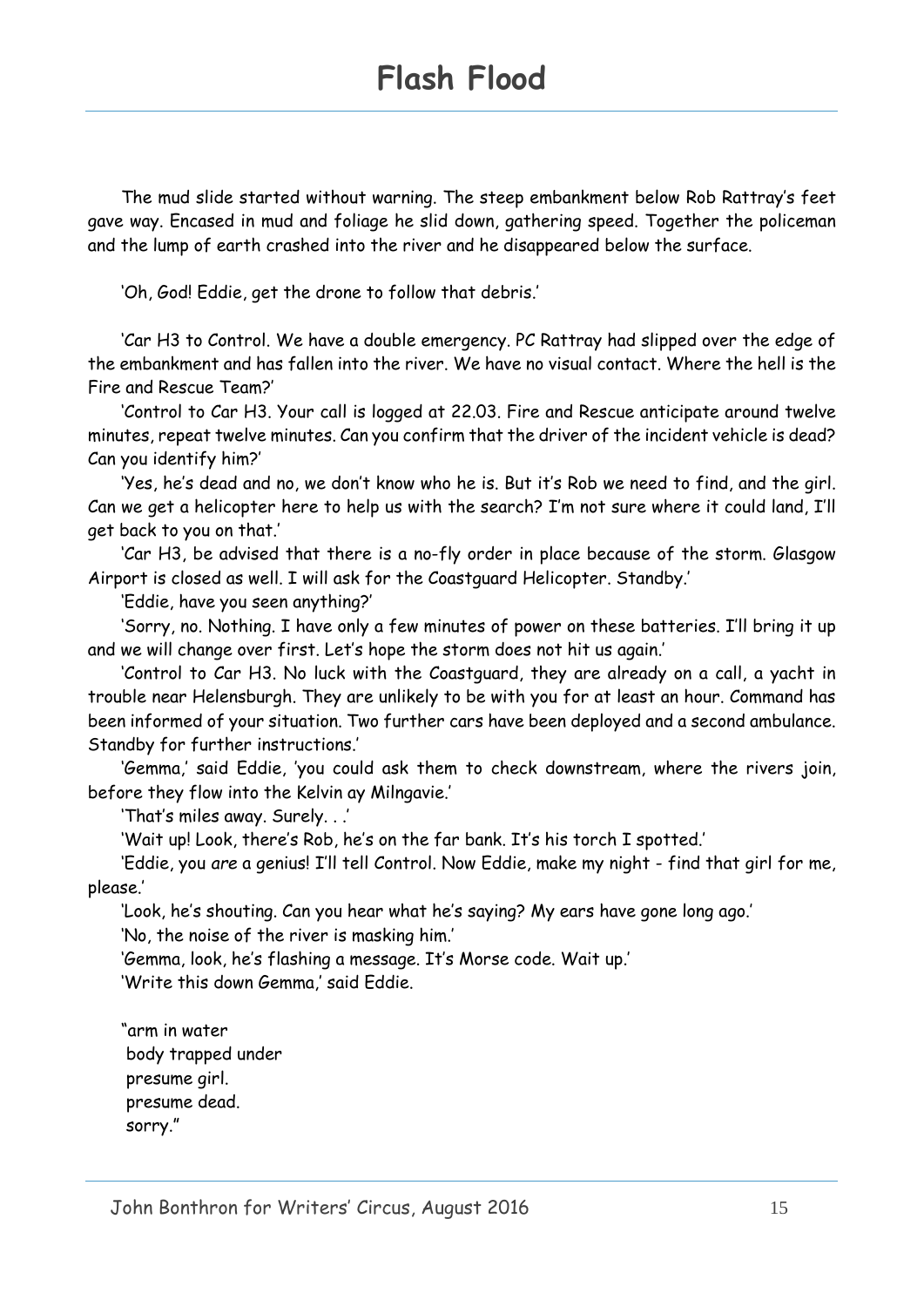Rob pointed his torch beam at the spot. Eddie flew the drone closer to record the image of the arm. It was caught in a branch of a submerged tree. The rest of the body was hidden below the swirling muddy water.

In the distance a loud continuous rumble started, not thunder, more of a crashing sound.

'What was that?' asked Gemma.

'Sounds like something bad is happening at the dam. It's due to be repaired soon, I heard. Hell, if it the dam has given way. Christ, Rob! We need to get Rob out of there. Is his radio working?'

'No, nor his mobile. Must have been zapped by his swim!''

'Wait up! I can send Morse with the LEDs on the drone.'

Rob got the warning and immediately began climbing, quickly gaining ground. Eddie followed him with the drone. As Rob reached the road on the far side of the bridge the tidal wave arrived. Initially the river level rose by ten meters, submerging the Golf and, Gemma guessed, carrying it downstream.

Gemma contacted Control, made her report.

Rob was wet, subdued. Under protest he sat in the Fiesta, with the engine running and its heating on full. Eddie provided strong black coffee from a flask and tuna mayo sandwiches from his goody box.

The drama was over. They had done their best, which had not been enough to save the victims of the crash.

The siren and flashing lights of the Fire and Rescue wagons filled the air.

Gemma spoke to the Rescue Commander, explained the situation. Tom Armstrong was not a happy man.

'So, we have ploughed our way out here when we could be better used elsewhere and now you say that there's nothing we can do?'

'Come over here, have a look. Do you fancy sending any of your team down there, with the river the way it is? If you like, have a look at the video material from the drone. See what you think. It's your call what you do with your team, but for my money, we have to wait until the river goes down before we can do a proper search, although I doubt we will find anything material. My view, and I have advised my Control, is that both bodies we spotted, and any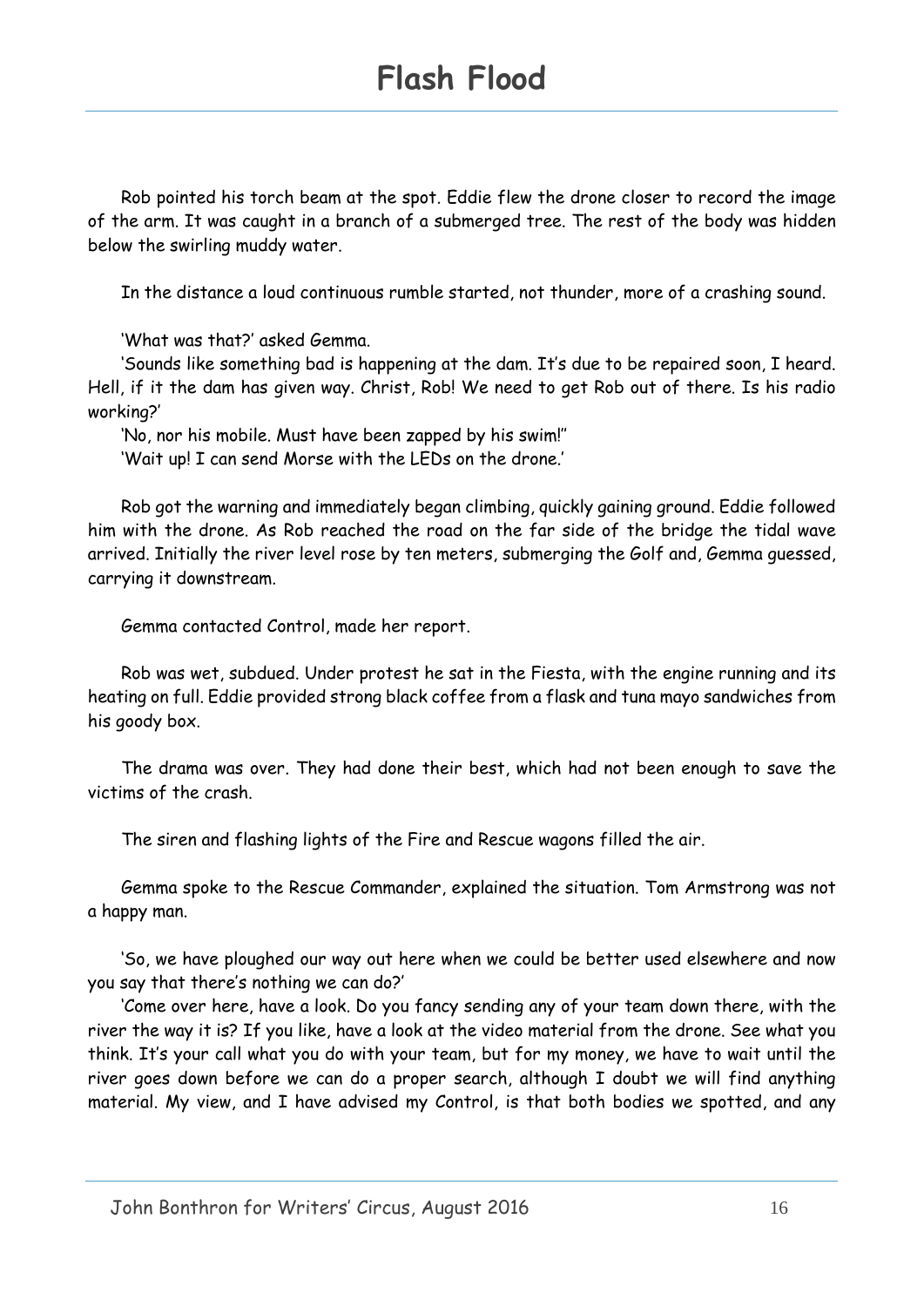others who may have been in the car, will end up being found in the River Kelvin, maybe the Clyde. I've cancelled the ambulance. It was about ten miles away anyway.'

'Where's this video evidence. We'll need a copy for our records.'

'I'm sure Mr. Galvin will be happy to oblige, if you ask him nicely. Try calling him Wing Commander.'

'Is he a Wing Commander?'

'No, he was a Flight Lieutenant, but flattery almost always works.'

'Ah, yes, I see what you mean about the river. I'll just get my team to take our own record video, just for the record.'

'Be my guest. When a relief car gets here to preserve the scene I need to get my colleague to A&E to get him checked out.'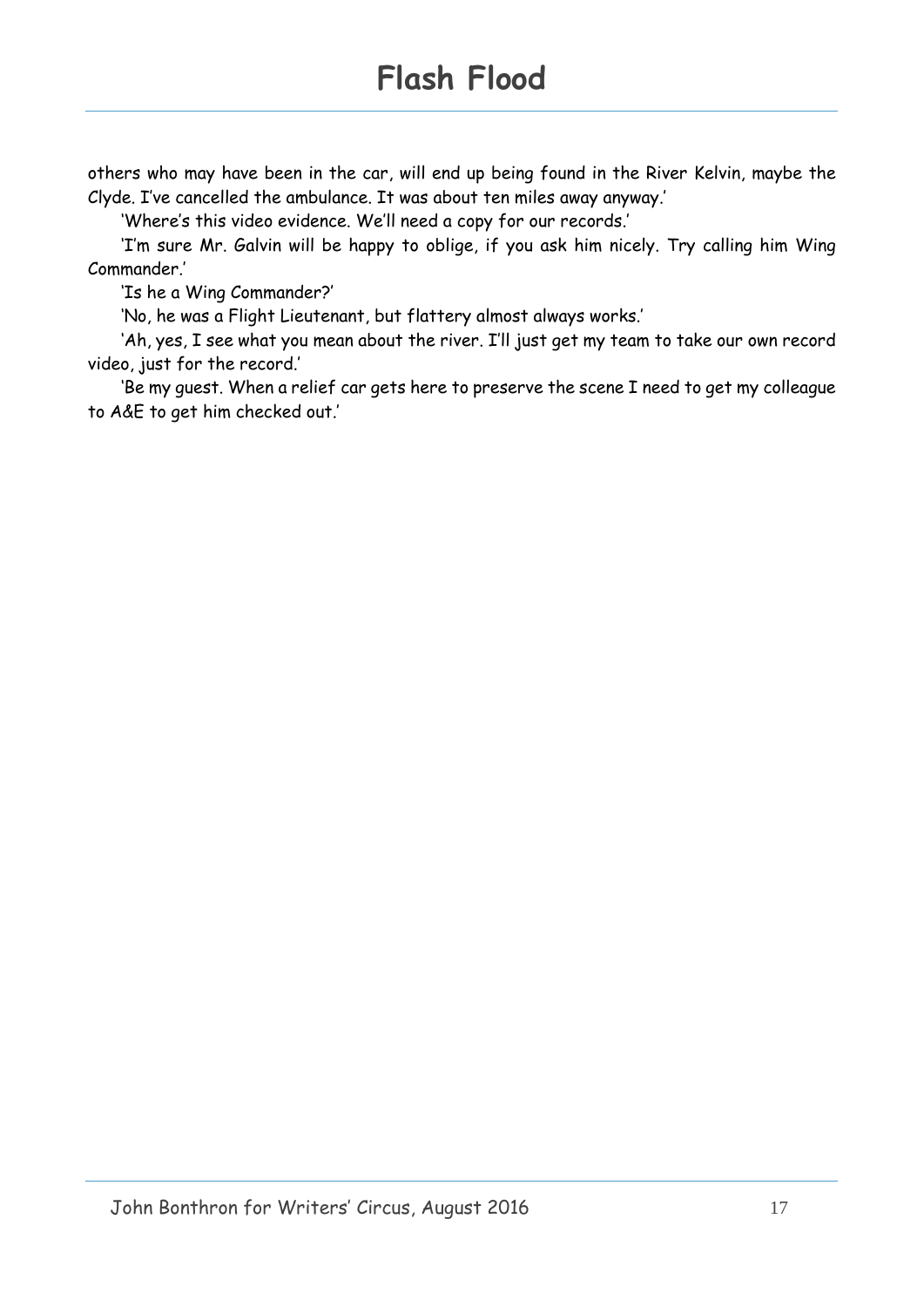## *Home Truths*

Martha Simpson was chilling, watching a recorded episode of Celebrity MasterChef. She was nearly a third of the way into her second bottle of Prosecco and the uppers were holding in the centre of the zone, her mind spinning out another fantasy.

I have to get back to the gym soon, she told herself. Maybe next week. Thank God Ellie is out, I need some me time, running the website is hard work. It's OK for Paula, she dumps it all on me, the smarmy bitch. She must be out partying. But hey, the new set-up at the shop is working well. The ultra-secure website that Josh's geeky guy Rob has set up, it's excellent. Clever that, how when they order online and then add the special promo codes, secretly stating their 'additional needs'. Looks like they are only buying flowers, with extra plant food taped inside. Nice one. That Rob is a genius, making the whole thing run on PayPal, making it look legit, and with no grubby money to handle. But hey, I'm the one at the sharp end, working my butt off. She'd better give me that fucking bonus, when we get next month's figures. Typical Paula, saying she dreamt the whole thing up. No way. I bet she got the idea of using a website from Hamish. Poor Hamish. Maybe I could get him over some night, when Ellie's out at Vicky's place, ask for help with my wireless router, see where it goes. Nah, he'd never come. But Rob, he might come, he looks eager. Josh says he's a 'special recruit', almost family. Wonder what that means. He's so cute, looks like seventeen. Or maybe I could get him out on a date, go back to his place. Hey Martha, you're not that old, not when you're tarted up. Yip, time for another bottle and a few wee helpers, keep it going.

Mungo, the ancient black Labrador was curled in his basket, snoring and farting in equal measure. Perhaps he needs a widdle walk? Nah, Ellie took him out, didn't she?

Now Martha's mind drifted off to her daughter. When Ellie was about, Martha was circumspect, using one bottle as a decoy, keeping it almost full while topping up from a different hidden bottle.

That's were Ellie's the best, looking after him. She always has. If Ellie knows about my problem, Martha thought, she is hiding it well. That girl's too bright for her own good. At least she is not trouble, and the school are happy with her progress. And Paula's happy with her, says she's great with the twins, reads them stories, plays games with them.

To escape from Ellie, Martha popped three pills, washed them down another glass of Prosecco. The judder came as the chemicals flooded into her system.

Aaah, yes, Martha, yes, yes, yes! That's it baby, right back in the zone again. And the promo Clients, they're really pleased with the home delivery service, flowers with a package of drugs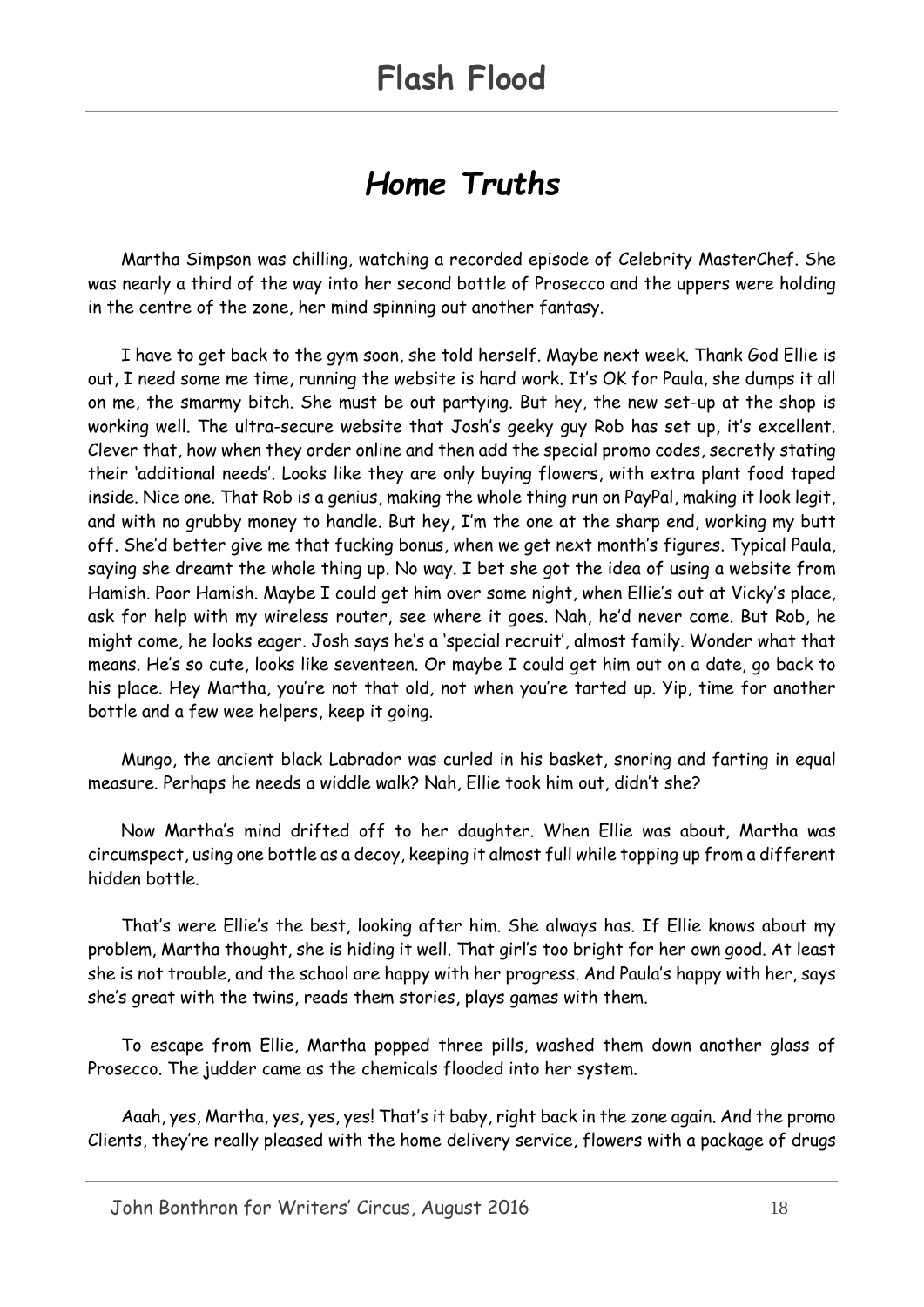taped inside. No point in telling Paula about the tips. Every little helps, yes. And hey, and that website, I can even go in as a faker, get my own stuff with the money through nice Auntie Vera's PayPal account that Thomas set up for her last year. She thinks I cancelled it for her when all I did was change the password. She can afford it, bloody old hag, rolling in it she is, all that money from her old dad. Now that's genius, Martha girl. Pure carat gold genius. PayPal to PayPal, probably untraceable.

The TV show came to an end and Martha flipped channels until she found a film.

Oh God, how nice, *Love Actually*. Just right. Colin Firth *and* Hugh Grant. Delicious. She drained the glass and topped it up again. She thought about sniffing a line, then decided to leave it until the good bit, near the end, with Colin and the girl in the restaurant in Portugal.

Inevitably, Martha's thoughts slipped into the old caustic groove of her ex-husband Thomas and Elaine, the daughter of her ex-best friend Frances Brady. Elaine, pillar of the church in Bearsden, Elaine who had offered to walk the dog when Martha could not get back over from the shop in time. Elaine who had a key for this house. Elaine who had sneaked under the radar and stolen Thomas from her; Elaine who made him apply for the job in at the new Police Scotland Campus at Gartcosh, made them move to that fancy apartment in Bothwell Castle to get away from me and Ellie. Well, fuck you, Elaine Brady. Fuck you, fuck you, fuck you. He was never much good in bed anyway. Not like Josh. No, Josh is special. Extra special. Paula would explode if she knew. But he would never tell. Not Josh. That set-up with the caravan and the water bed, that *is* special. And the bondage thing. Fifty Shades of Auchenleckie.

She focused on the film. Oh Colin, baby, baby; that girlfriend of yours with the cold, she's faking it! Colin, she's cheating on you. Jack her in. Go to your place in France and I'll be waiting for you, honey. Fuck it, I need that line now.

The house phone started ringing. She hated to be disturbed when she was needy. Who the hell could that be? Josh always used the special mobile he had given her, just for them. But he hadn't called for months, not since Paula. Fuck it, it'll be another sales call. Bastards! Let the message machine take it, that's what it's fucking for.

She laid out the line and sniffed along slowly. The zinging started at once, then all was calm and she was floating.

"Martha, Paula, ring me back at once. You're mobile's down."

Martha snatched up the phone. 'Paula, it's me here. Sorry, I was in the loo. How can I help?'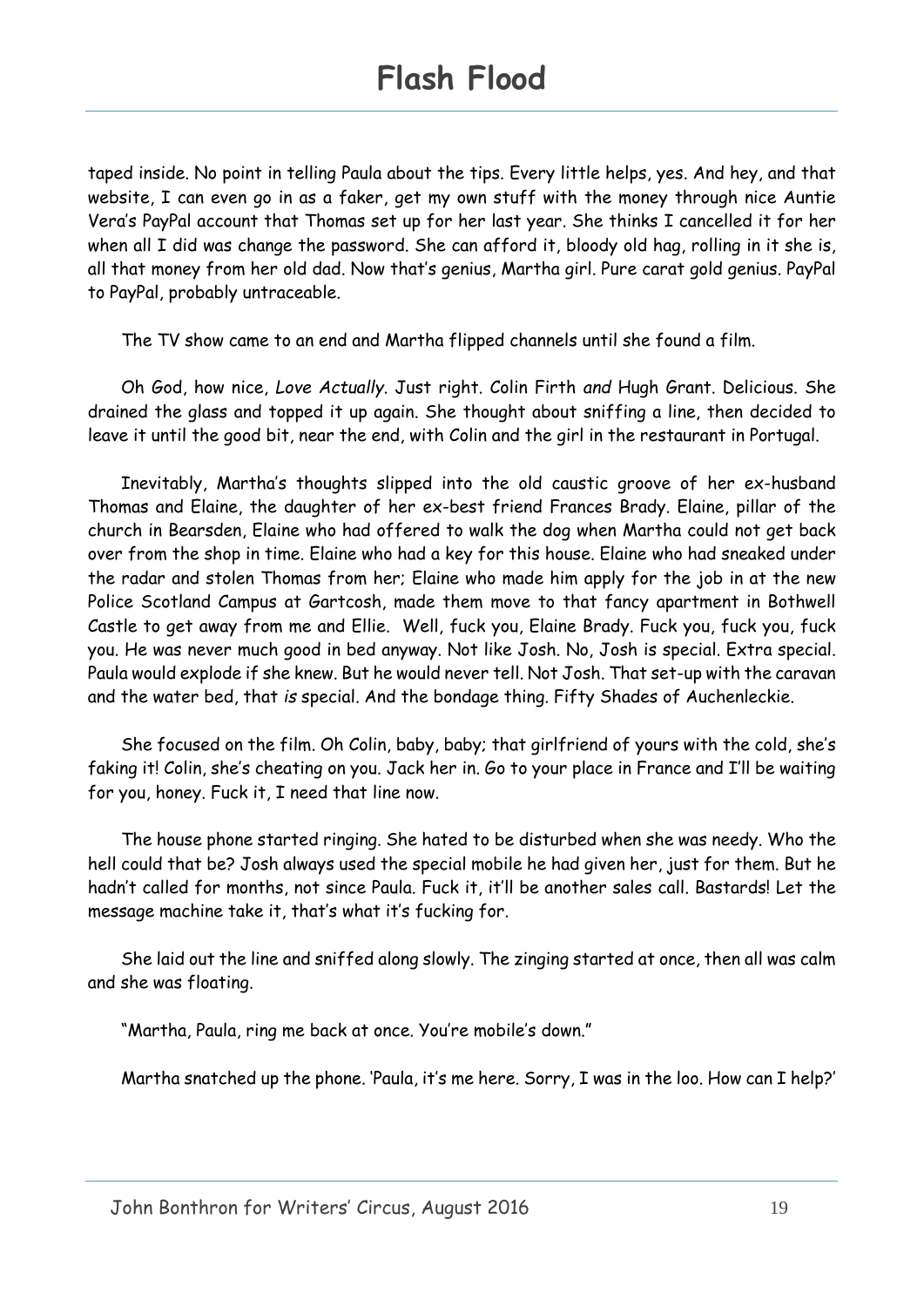'Look, I know it's late, but do you think Ellie could nip 'round, stay for the night? Josh is suddenly available and he's on his way over. He's taking me somewhere special, he says. His country retreat. Intriguing or what?'

'Sorry? Ellie is with you, is she not?'

'Martha, are you high? You sound a bit slurred. Christ, its Tuesday, for fuck sake. No, Ellie is not with me. Where is she?'

'But Paula, she said she was going to your place, to babysit. I'm sure that's what she said.' 'Christ Martha, how much have you had? Maybe she's gone to Bearsden, to Vicky's. So, right, no Ellie. Fuck. I can't phone any of the other kids at this time of night, can I? So, it has to be you. Get 'round here, quick as you like. And don't bring that smelly mutt of yours. Five minutes max. Oh, and Martha, no more anything else tonight, right?'

The phone was dead. Paula was a fucking witch. Martha stared at herself on the mirror. Oh Christ, Martha, look at you. You look like your fucking ninety-five. Get a grip. If Josh sees you like this, you'll never make it back onto that water bed.

Martha knew she had no alternative. She raced upstairs, threw off her clothes, dived under the shower, set it to seven, the maximum she could stand, and scrubbed herself clean.

Ten minutes later she arrived at Paula's. The rain was off and the wind was up, cooler. The Porsche was idling and as she walked past Josh winked at her. Paula's front door flew open the woman trotted over on her heels. She was wearing a cobalt blue mini-skirt a charcoal blouse with a bolero jacket which was a match with the skirt. As always, Paula looked stunning.

'Martha, no more stuff tonight. Party's over, right? I'll probably be back early doors. Josh is rigid about his collections at ten o'clock. You get the boys breakfasted and ready for Kindergarten. If I'm not here in time, you take them. Here's the keys for the Jag, right?.'

'Yeah, no worries, Paula. Enjoy.'

Martha closed the front door as the Porsche shot off, its tyres screaming.

After negotiating the traffic at Bearsden, the road to Auchenleckie opened up in front of him. Josh floored the pedal and the car reared forward. It hit the ton a few seconds later and was still accelerating when he saw the first bend ahead and braked hard. Josh was high, injected, sniffed and randy.

'Right, Paula doll, let's see the flesh. Get your tits out first and then get down on the big boy and say 'hello and welcome to paradise'.'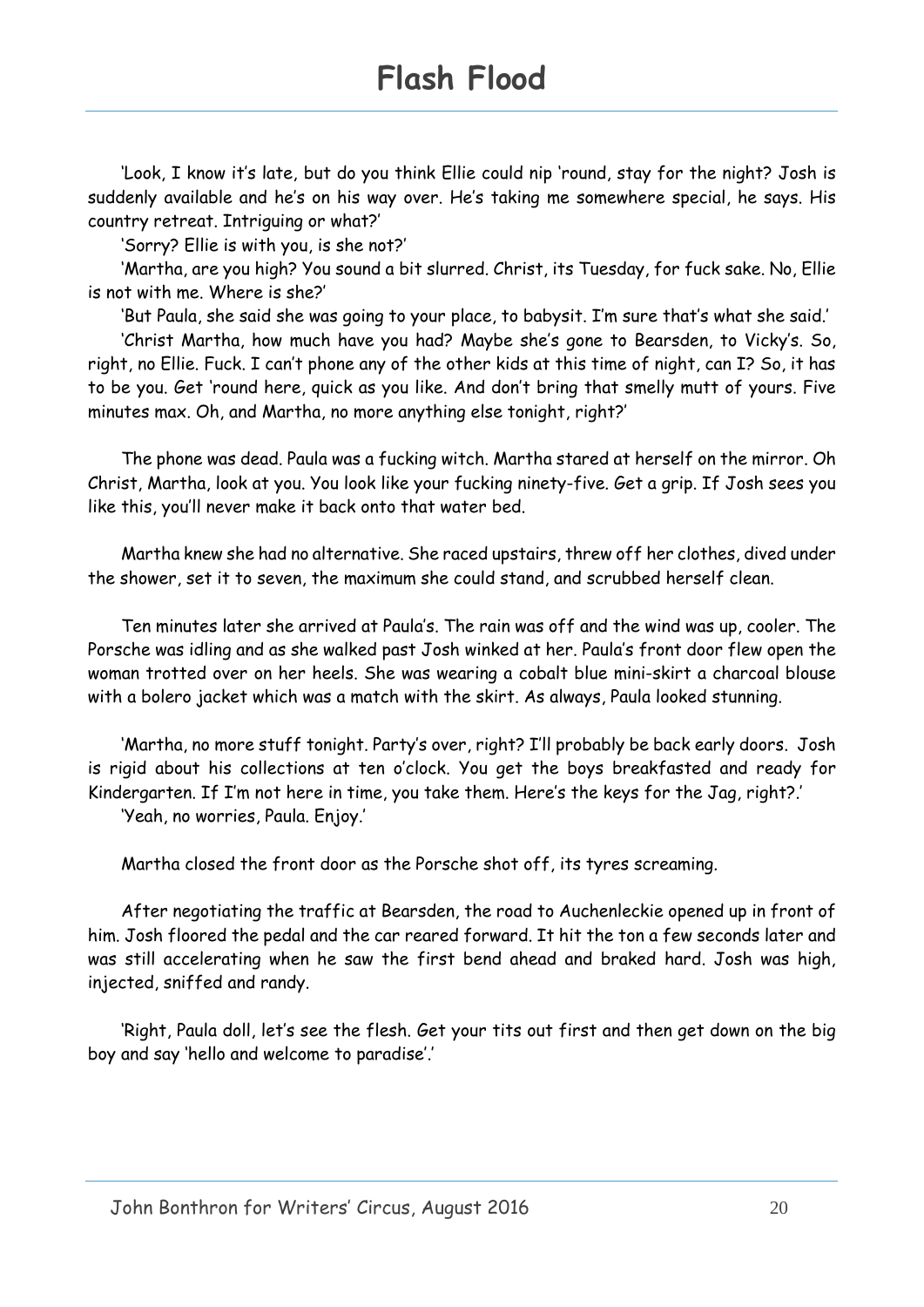The car raced on along the centre of the narrow road. Fortunately, there was no contratraffic. When it reached the deep flooded section the car smashed through, its four-wheel drive working overtime to get traction.

When the Porsche hit the rise where Jamie had lost control of the Golf, it was already too late. Josh Nichols slammed on the brakes but the road was slick with mud and the Porsche smacked into the back of the Fire and Rescue wagon, still travelling at high speed. The lab later estimated ninety-three miles per hour.

Gemma heard the impact. The crump sound was strangely muted, and lasted only a few milliseconds.

It was the Tom Armstrong who reacted first, shouting instructions to his team to dowse the Porsche with foam in case of a fire.

Together Gemma and Tom made the inspection of the grisly remains. Her mind was numb, but she went through the motions.

'Car H3 to Control. We have a secondary traffic incident. A vehicle travelling at high speed has collided with a fire service vehicle. The vehicle is the Porsche that you earlier advised is registered to a Joshua Nichols. The driver is a male, presumably Nichols. The passenger is female. Her name is Paula Borthwick. Both are clearly dead. There are no other injured. We do not require an ambulance. Please arrange for a morgue pick-up.'

'Control to Car H3. Details acknowledged and now in the system. Do you have an update on the original incident? The Coastguard Helicopter should be with you in nine minutes.'

'Car H3 to Control. The Rescue Commander has deployed a four-man team to try to search the riverbank from the far side of the bridge. So far they have not located anything of interest. It is almost pitch dark now. The Commander has set up lights on the bridge. Over.'

'Car H3, be aware our colleagues monitoring media feeds have advised that that pictures of the damaged Golf have been tweeted. Expect media contact soon. The back-up vehicles will be with you in twelve minutes. When they arrive you and PC Rattray will stand down. Chief Inspector McMaster is making his way separately to your location to support your efforts. PC Brownlee, Command have advised that your personnel file shows a that your sister is a Paula Borthwick. Can you confirm that the victim is indeed your sister?'

'Yes, I was just about to advise that information.'

'PC Brownlee, Command advises that you should be aware that these conversations have been recorded and will be reviewed in due course. Our condolences. Out.'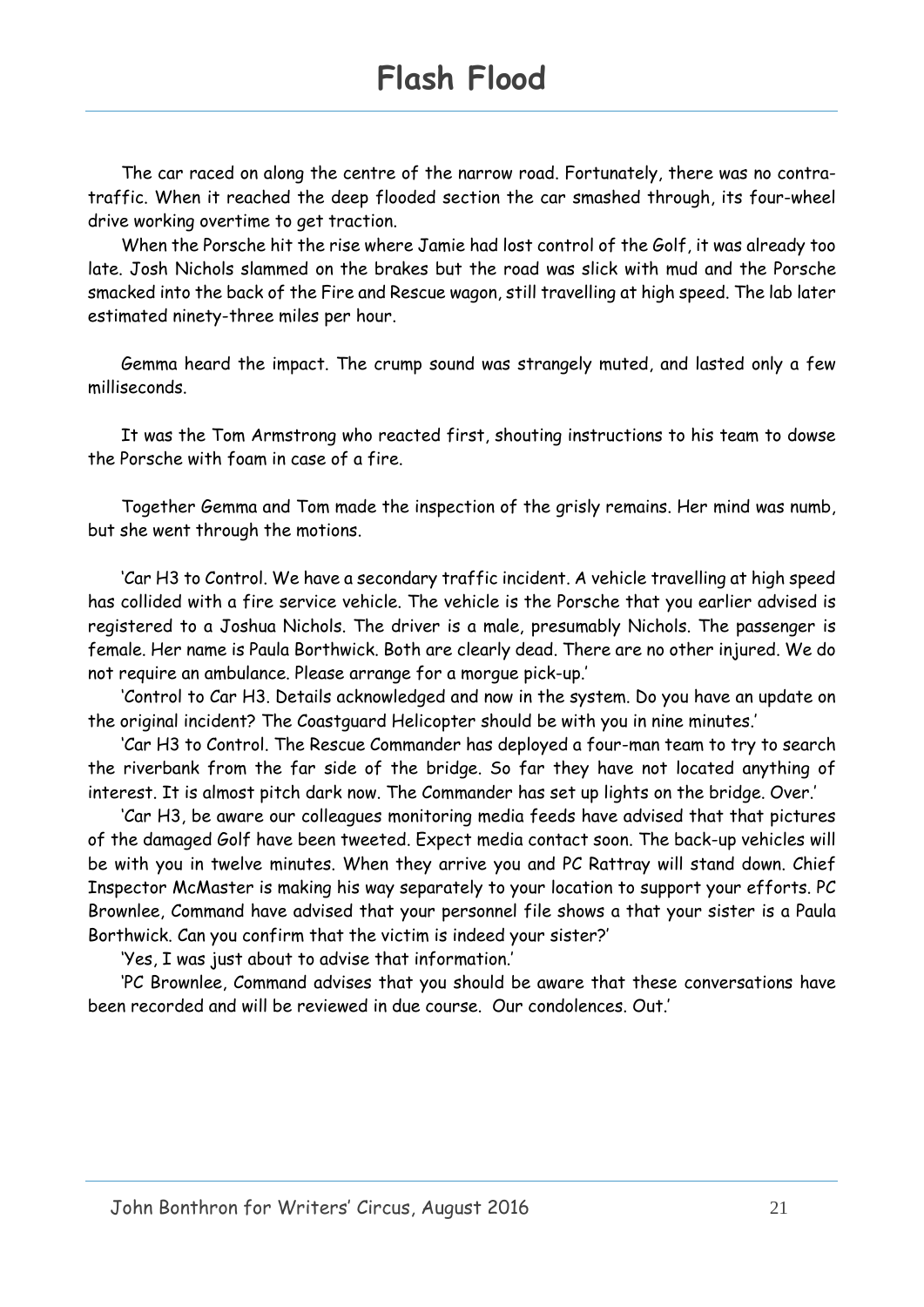# *Exit, Stage Left*

In the early hours of Wednesday morning Anthony Toner was visited in hospital by his solicitor, Mrs Olivia Rattray. He at once discharged himself from hospital and returned to his apartment at Bothwell Castle to try to retrieve his crumbling empire.

The first priority was Paula's house. A clean-up squad arrived a few minutes before three in the morning. Paula's personal stash was removed, with her computer, iPad and back-up phones.

Martha was warned to stay shtum and not to report her daughter missing or advise Paula's family. Martha was told that the flower shop scam would be re-invented in a few months' time, and that she would be in charge, if she kept her mouth shut. Or else.

In parallel Paula Borthwick's flower shop was raided, her stock of drugs removed and the shop set alight by a professional.

Jamie's car wash was closed, the gear removed and the place sanitised. Alfie Bradley has not been reported missing by his family or friends.

#### 00000

The police investigation was a slower affair, and considerably less efficacious.

The bodies of Joshua Nichols and Paula Borthwick were examined and drugs detected.

Warrants were issued, but searches found no drugs or computing equipment at their homes or business premises. As the flower shop was registered in the name of Martha Simpson, no immediate connection with Paula Borthwick was made.

On Wednesday afternoon, the body of Ellie Simpson was discovered in the River Clyde, downstream of Museum of Transport, near its junction with the River Kelvin. Like the other two bodies, the corpse was subjected to a full forensic investigation. This revealed that Ellie was under the influence of drugs and alcohol at the time of her death by drowning.

Two days later, when the river had subsided, the corpse of Jamie Nichols was found. It was still strapped inside the Golf, two miles downstream of the Auchenleckie bridge. His remains also tested positive for drugs and alcohol.

In the wake of the arson attack at the flower shop, Martha Simpson was interviewed by DCI Iain Montgomery of the Serious Crime Squad. Martha who was clean, more or less, was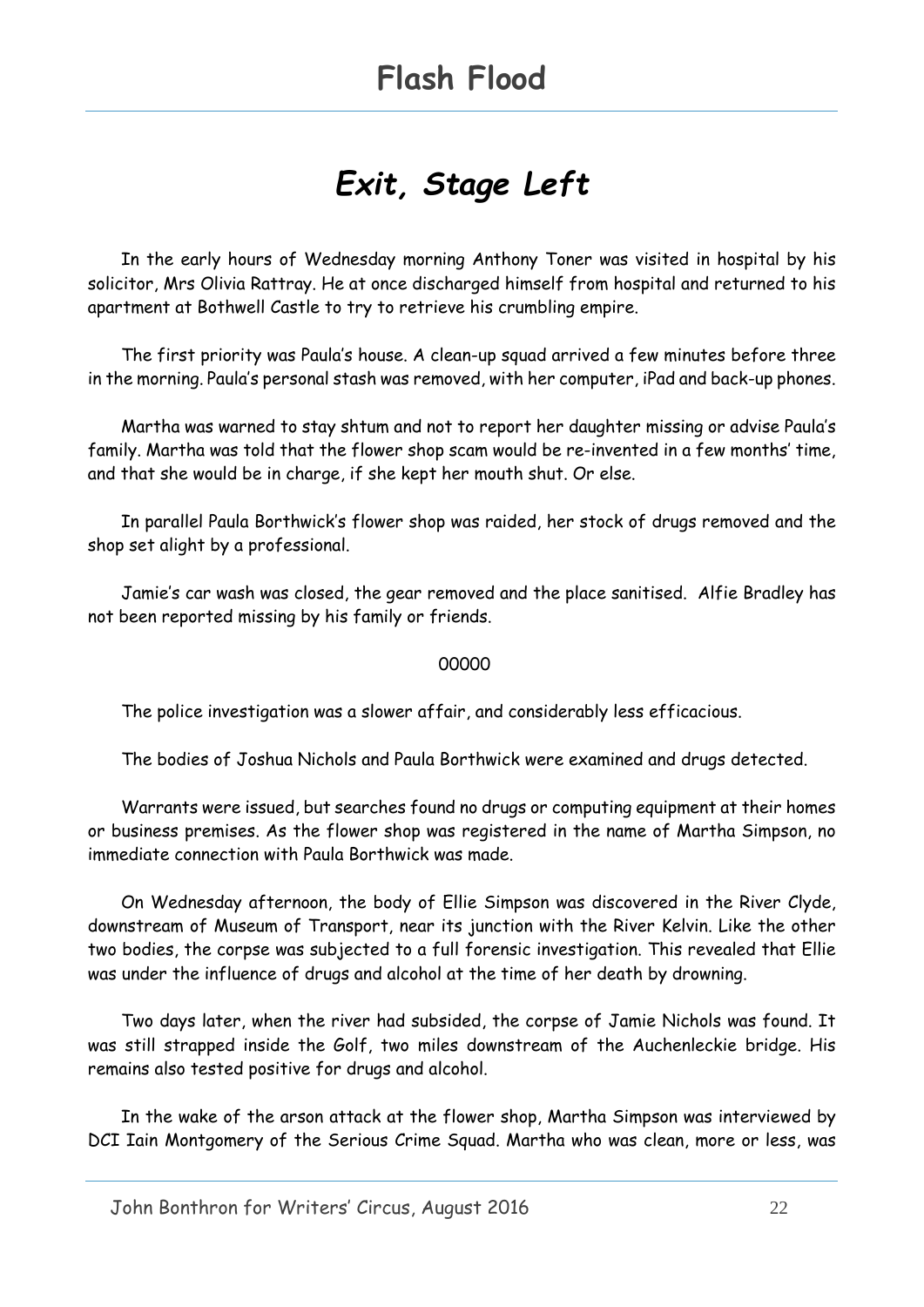slightly drunk and very jittery and tearful. Inconveniently for the police her solicitor Mrs Olivia Rattray was present.

Shortly after the police left her home in Jordanhill, Martha Simpson's body was subjected to a massive overdose of cocaine. It appeared that she had first killed the Labrador, then herself. There was no evidence to the contrary and eventually it was concluded that she had committed suicide although she left no note. Police Scotland had expected Mrs Rattray to raise the issue of police harassment in connection with the death, but she did not. Eventually this 'suicide' was viewed as a 'good result'.

Within a few hours of Martha's death, her ex-husband was suspended by Police Scotland, on full pay, pending the outcome of an internal investigation. Unfortunately for Thomas, neither he nor his new wife could not satisfactorily explain the large amounts of money in Elaine Simpson's various bank accounts. Disappointingly, there was insufficient hard evidence to press for a prosecution or disciplinary action. Nonetheless, Thomas decided to resign and take his pension. He plans to set up as a private investigator. Thomas and Elaine Nichols have been added to the Toner/Nichols watch list.

Hamish Borthwick was also interviewed by DCI Iain Montgomery. Borthwick at once agreed to allow a full investigation of his personal and work computers and telephone accounts. Following a visit from Police Scotland, RBS immediately re-configured Borthwick's access to their main frame, as a precaution.

RBS granted Hamish leave of absence to care for his twin sons. The twins have been withdrawn from the Kindergarten, at the Head Teacher's request.

In his absence, RBS decided to re-organise Hamish Borthwick's section and he accepted their generous redundancy package.

In the Police Scotland and RBS investigations nothing untoward was found, nothing connecting Hamish to the Toner/Nichols drugs gang.

Gemma was interviewed vigorously and at length on several occasions by DCI Iain Montgomery. Her laptop, iPad and telephone calls and internet activities were vetted and found to be clean.

Rob Rattray, who was regarded by the media as the hero of the Auchenleckie bridge drowning tragedy drama, was treated with kid gloves. He made things simpler for all concerned